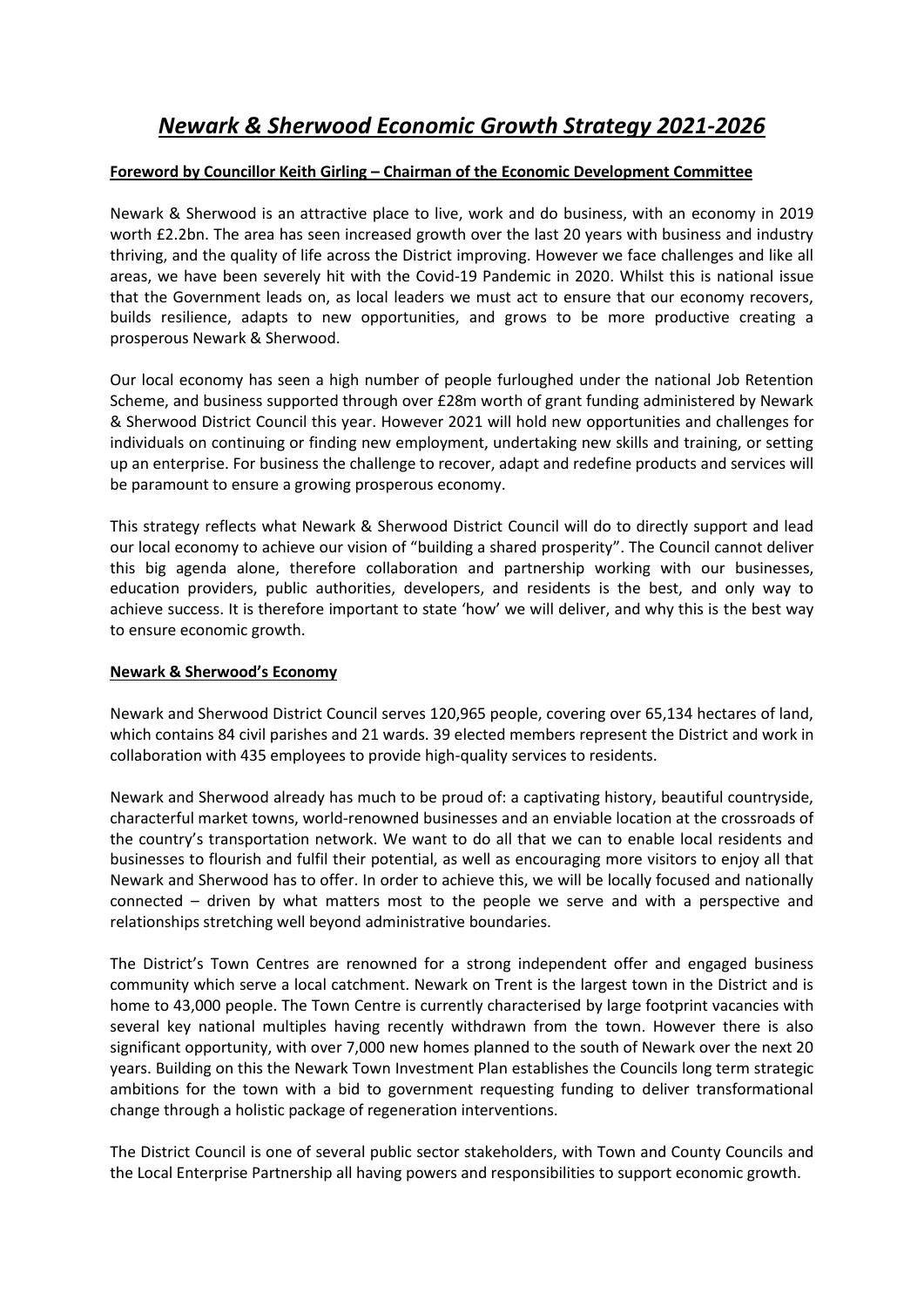

#### **Our Vision & Priorities**

So why do we need an Economic Growth Strategy? The answer is to ensure that as community leaders we shape, influence and provide the catalyst projects for a prosperous economy. Our Newark & Sherwood economic growth vision is "*Building a shared prosperity.*" This means delivering growth, development and regeneration so that all residents and businesses benefit.

To achieve this vision the strategy is the outcome of an evidence-led approach and has been informed by members workshops, business engagement, focused commissions such as the 'COVID-19 Reopening and Recovery' plan by Hatch, ONS data, and the Placeshaping Strategy and Town Investment Plan for Newark. These activities and programmes of work have highlighted a number of challenges. This can be captured in the following, which is promoted as our purpose:

"To target with our partner's resources and activity to maximise the creation and retention of higher wage and higher (re)skilled jobs. To support and encourage new, expanded, diversified, and innovative businesses which allow residents, business leaders, and industry to fulfil their potential and for the Newark and Sherwood Economy to significantly contribute to the growth of the region." This will be delivered through the following key activities:

1. A prioritisation of work activity on Newark as the main Town and centre for the District, and a focus on key areas of deprivation.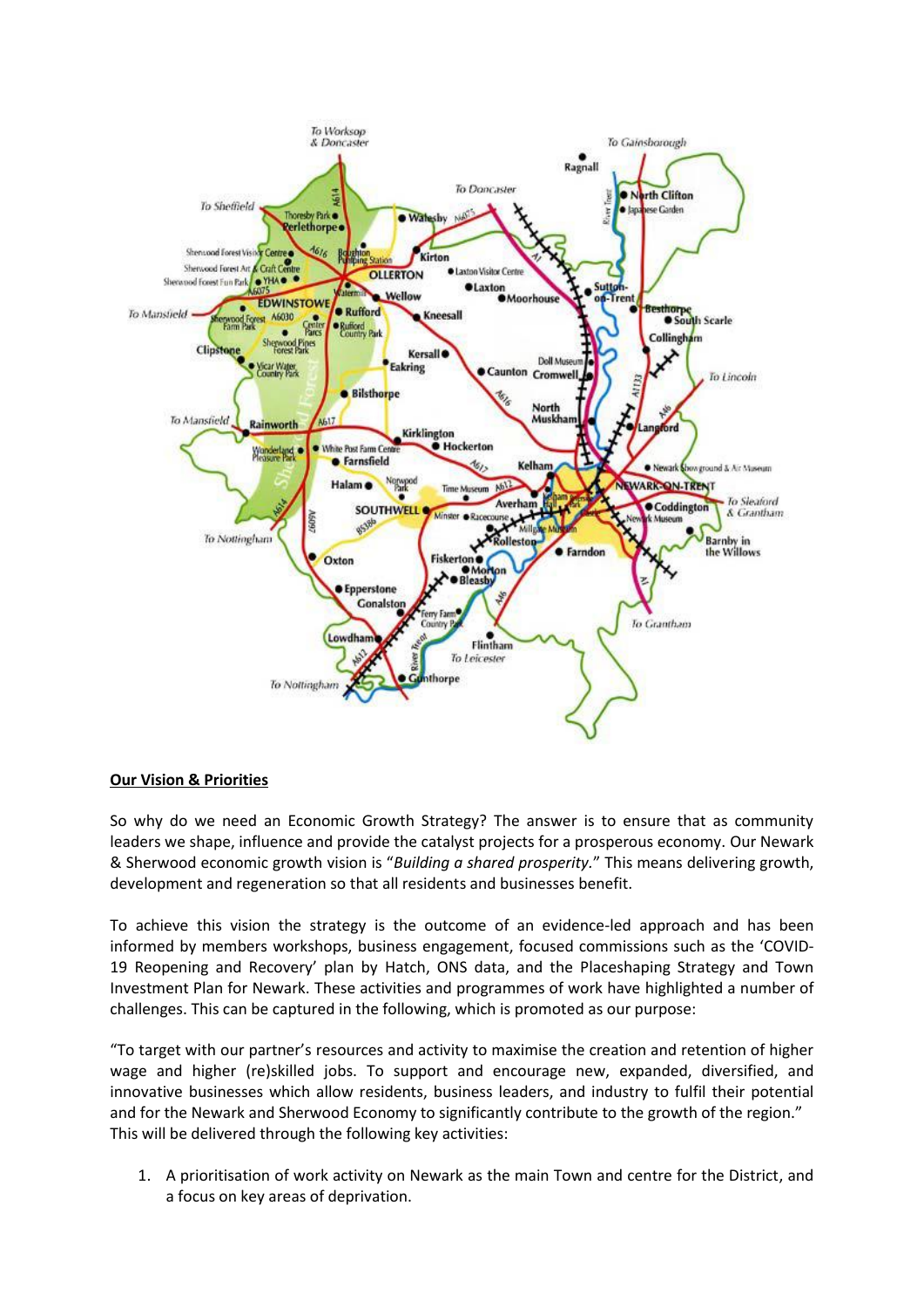- 2. A focus on digital connectivity and infrastructure to areas with poorest connectivity or potential for impactful growth with the local economy
- 3. Accelerating economic growth and resilience in Manufacturing, Construction, Accommodation, Aviation, Food, Retail, and Health & Social Care
- 4. Accelerating the upskilling and reskilling of people into education, employment or apprenticeships with a focus on young people and older workers
- 5. Diversifying Town Centres to have increased residential, higher footfall and an increased diversity of offer including culture, leisure, and health.

#### **Advancing Regional and Local Strategies for Economic Growth**

We know that the transformation that we want to see for our economy can only occur in collaboration. There are several key national, regional and local strategies that our Local Economic Strategy will be shaped by and respond to. Further in some cases there is an overlap and opportunity to work together to improve the joint outcomes sought. The Strategies this includes are:

#### Strategic Economic Plan (SEP), Local Industrial Strategy (LIS) & Nottinghamshire Recovery Action Plan

In late 2018 the Local Enterprise Partnership, D2N2, submitted the Strategic Economic Plan (SEP) with the following vision: "*By 2030 D2N2 will have a transformed high value economy, prosperous, healthy and inclusive, and one of the most productive in Europe. The spark in the UK's engine*." The SEP is a plan for the regional economy of Nottinghamshire and Derbyshire that; directs current and future funding, supports and informs bids for funding, influences approaches to mainstream activities, provides confidence for investment, and provides a framework for delivery for the delivery of the D2N2 Industrial Strategy.

In March 2020 D2N2 submitted the Local Industrial Strategy (LIS) to Government with evidence backed priorities for growth. The LIS contained 3 guiding principles for the delivery of the vision, being Productivity, Clean Growth and Connectivity. Following the LIS submission D2N2 have worked to develop the 'Economic Recovery and Growth Strategy' which has been presented to partners in Autumn 2020 with a vision of "The visionary minds and green heart that will powers the UK's recovery, rebuilding and growth."

In September 2020 a Nottinghamshire Recovery Action Plan was developed that focused on themes of Response, Recovery, Restore, Resilience and Renewal. Local Nottinghamshire leaders have agreed this action plan are working together on short, medium and long term actions to support the regional economy. The Local Enterprise Partnership, Nottinghamshire County Council and Nottinghamshire Growth Hub have collaborated on data collection and analysis, provided a coordinated effort in the identification of the plan, and continue to work with the District Councils to deliver.

#### Newark & Sherwood District Council Community Plan

In 2020 the Council reviewed and updated the 2020-2023 Community Plan to reflect the changes that the pandemic had made in the Councils priorities. The Community Plan has a vision of "Newark and Sherwood already has much to be proud of. With its captivating history, beautiful countryside, characterful market towns, world renowned businesses and an enviable location at the crossroads of the country's transport network. We want to do all we can to enable local residents and businesses to flourish and fulfil their potential as well as encouraging more visitors to enjoy all that Newark and Sherwood has to offer. In order to achieve these, we will be locally focused and nationally connected - driven by what matters most to the people we serve and with a perspective and relationships stretching well beyond our boundaries." And identifies seven key objectives, of which three priorities are focused on economic growth, being;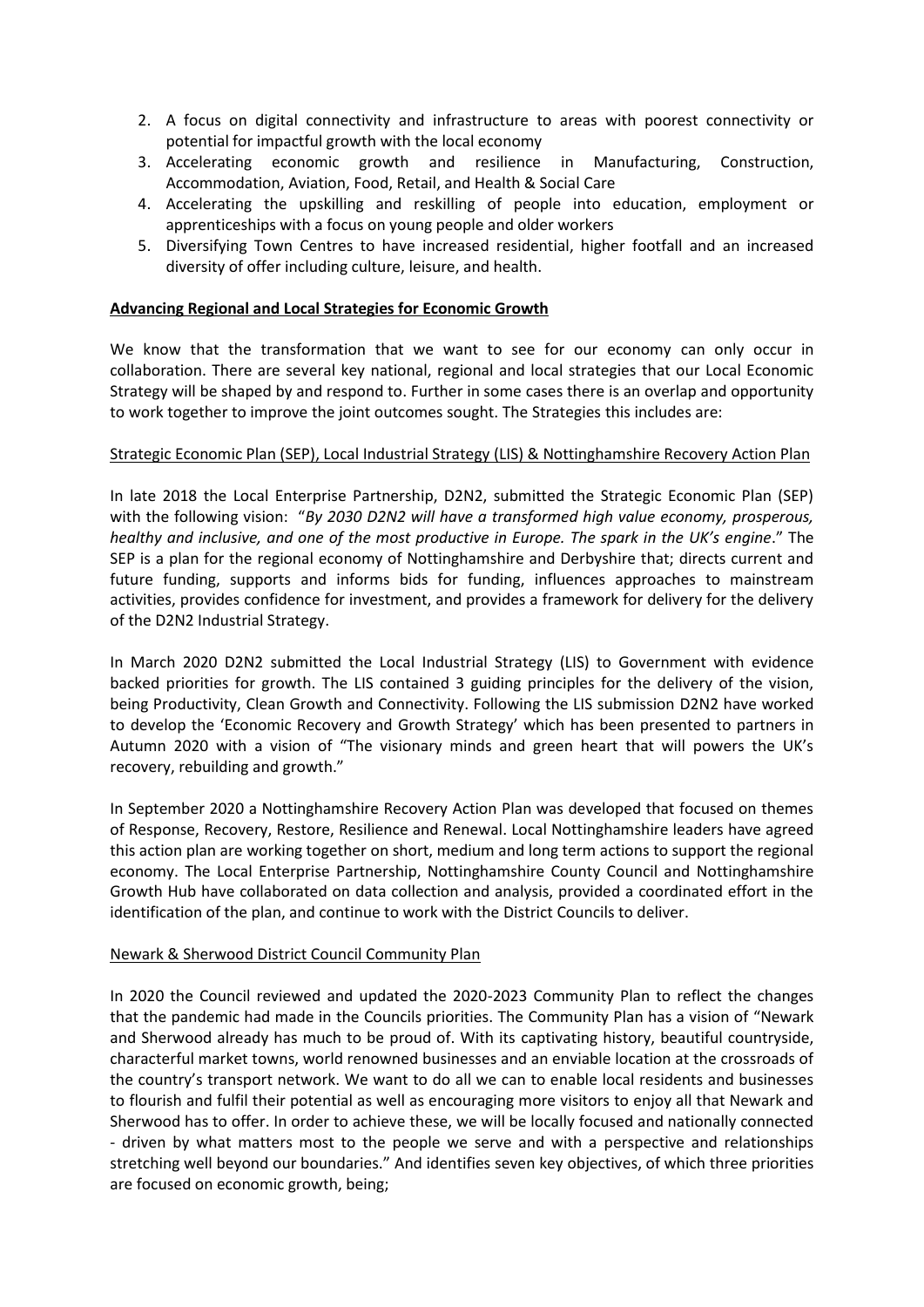- Deliver Inclusive and sustainable economic growth (and)
- Create more and better quality homes through our role as landlord, developer & planning authority
- Create vibrant and self-sufficient local communities where residents look out for each other and actively contribute to their local area.



There are sector and theme based strategies such as children and young people, community safety, housing, planning policy, tourism, education and skills plans that will connect and align to our Newark & Sherwood Local Economic Strategy. Key Local Strategies and Plans Include:

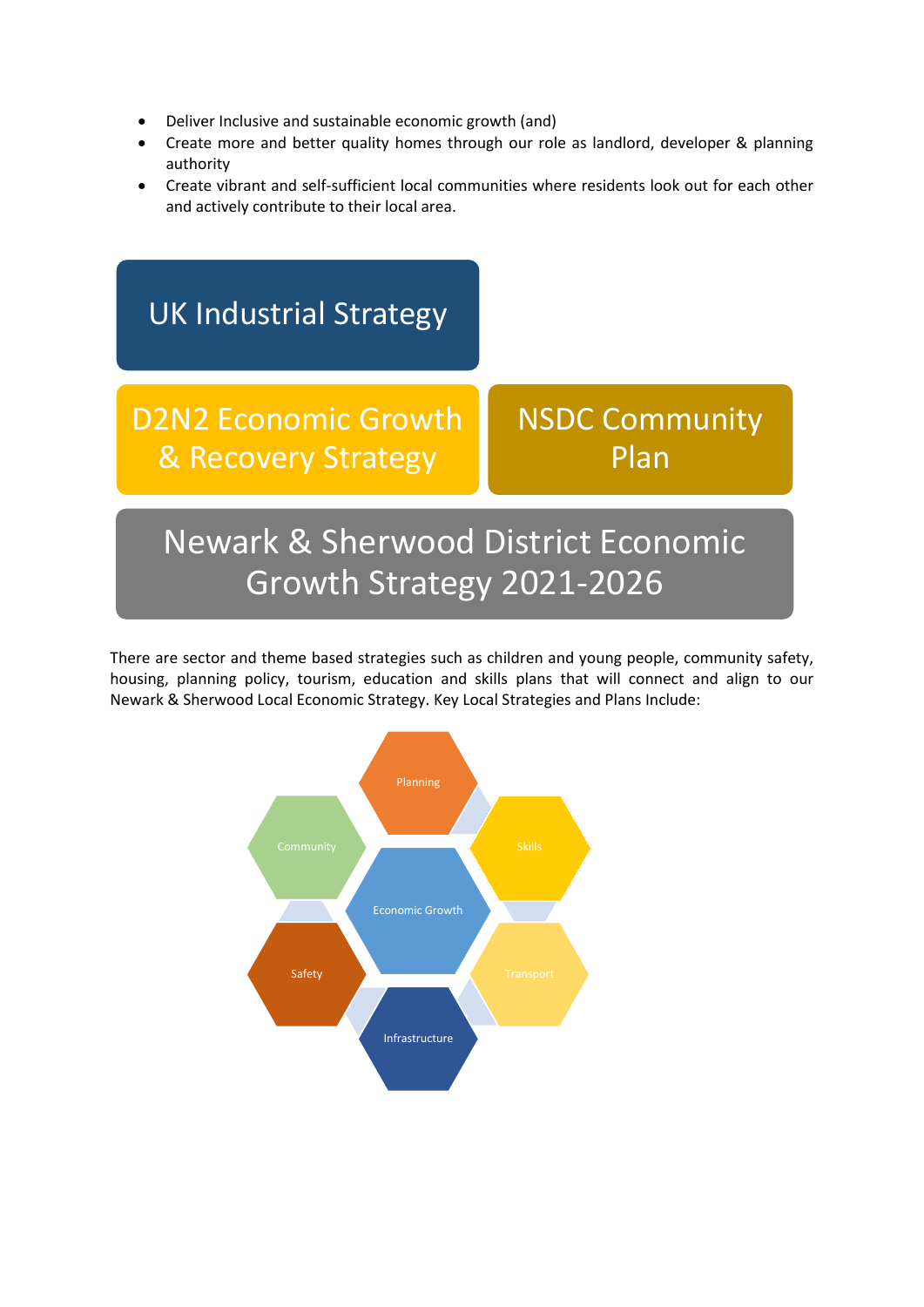#### **Key Messages**

The Council will need to agree key messages to provide to different audiences for the Economic Growth Strategy, and in some cases these messages will be bespoke to the audience. However, beyond the vision the and key objectives, the suggested messages we need to portray include;

We are open for business Invest Newark & Sherwood The spark in the Midlands Engine Creating opportunity for inclusive growth A lead driver in economic prosperity for the region

#### **Our values in delivering economic growth**

In achieving our economic growth strategy we hold three core values to achieve our success.



- Leadership we will lead our communities to achieve economic growth and prosperity
- Collaboration we will work with our partners to secure & share resources, risk and reward
- Perseverance we continue to strive for our residents, business and communities to achieve what is needed

#### **The "Why?" What we know; Intelligence and Data; and what it tells us;**

To achieve success we need to understand what the current status of our economy is. The Office for Statistics provides each area with it most up to date data on key demographics of our labour market such as;

- The Resident Population
- Employment & Unemployment
- Economic Inactivity
- Workless Households
- **•** Employment by Occupation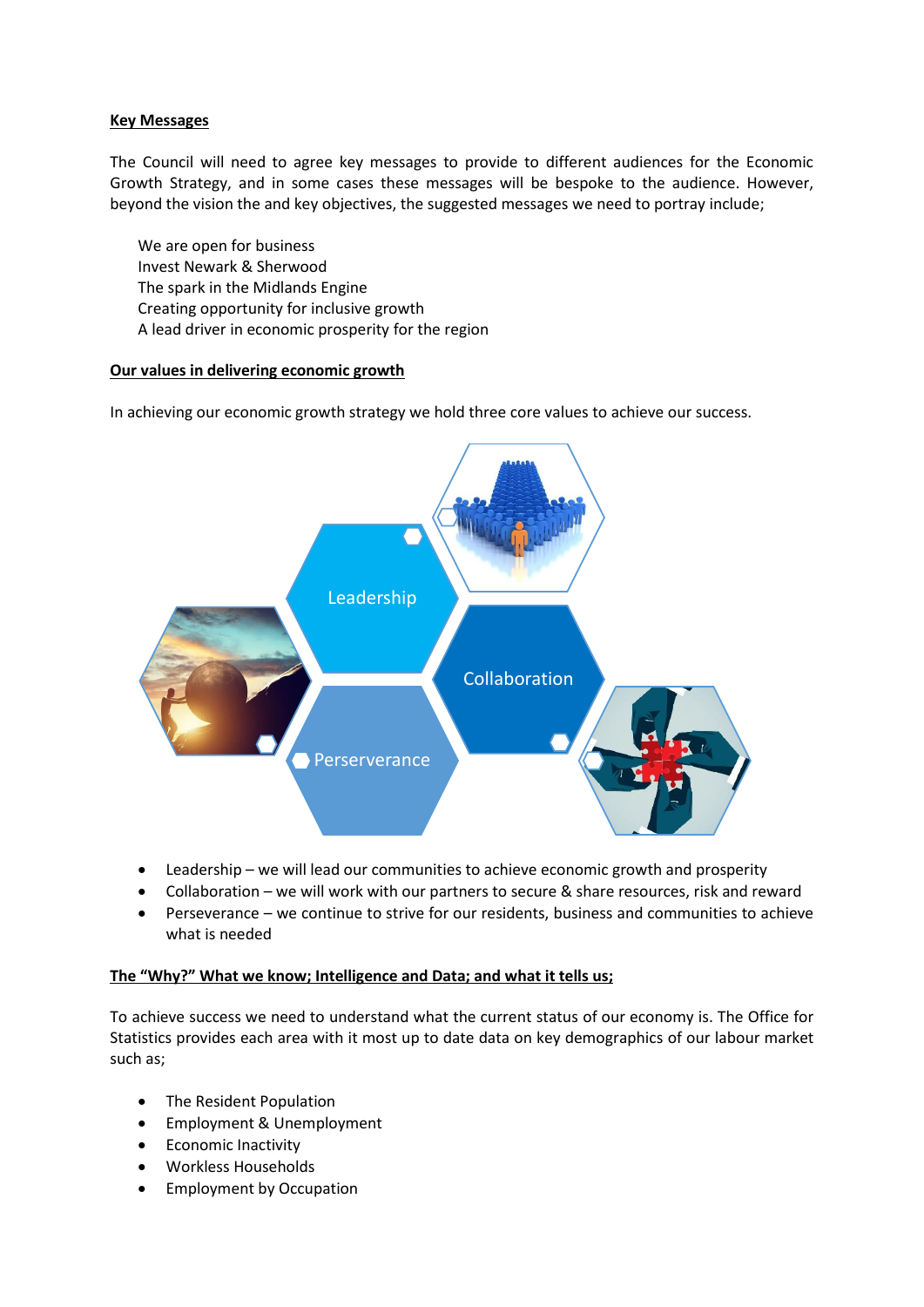- Qualifications
- **•** Earnings by Place of Residence
- Jobs
- Businesses

This can be found at;

<https://www.nomisweb.co.uk/reports/lmp/la/1946157167/report.aspx?town=newark>

It is therefore important to draw the key issues from this data for Newark & Sherwood; The area;

- 80.1% of people are economically active, compared to 79.7% in the East Midlands and 79.1% in Britain
- 33.1% of the population have an NVQ Level 4 or above, which is lower than the East Midlands at 34.1% and lower than Great Britain at 40.3%
- 11% of the population have no qualifications; which is higher than the East Midlands at 7.4% and Great Britain at 7.7%
- Earnings by Residence is lower in Newark & Sherwood at £524 compared to the East Midlands at £547 and Great Britain at £587 per week.
- Earning by place of work is much lower in Newark & Sherwood at £430 compared to the East Midlands at £535 and Great Britain at £587 per week
- 5.1% of the population are unemployed compared to 5.8% in the East Midlands and 6.6% in Great Britain
- There are a high proportion of people working in Manufacturing, Construction, Accommodation & Food Services, Arts, Entertainment and Recreation than in Great Britain

This data suggests the following;

- There is higher economic activity locally, but in lower paying employment.
- There is an opportunity for education to be a driver to upskill and reskill the labour market
- A significant number people commute out of the district for higher paid employment meaning transport infrastructure is critical.
- Unemployment is rising, but the number of jobs available for the population mean a slightly more resilient jobs market.

#### **The Index of Multiple Deprivation (IMD)**

The IMD provides a holistic view of economic and social determinants of deprivation. This brings together several domains including; income, employment, education, health, crime, barriers to housing and services & living environment, all of which are likely to be impacted by the Public Health and economic crisis. Across the District there is significant polarisation, with Newark & Sherwood containing some of the most and least deprived neighbourhoods in the Country. Newark is the second least socially mobile place in Great Britain (State of the Nation, 2017). Whilst the majority of secondary schools are now rated 'Good' educational achievement of students remains below average. Secondary schools face the challenge of the 'Lincolnshire Drift' towards the 11+ streaming and grammar school system. There remain significant pockets of deprivation within the town, including wards within the 10 most deprived in England. Newark residents earn below their counterparts in other towns.

The map below shows the greatest concentrations of deprivation are in Newark and Ollerton. To deliver an inclusive economic growth agenda it is important to dedicate and prioritise resources where there is greatest need, and this should balance infrastructure with softer interventions around skills and employment brokerage.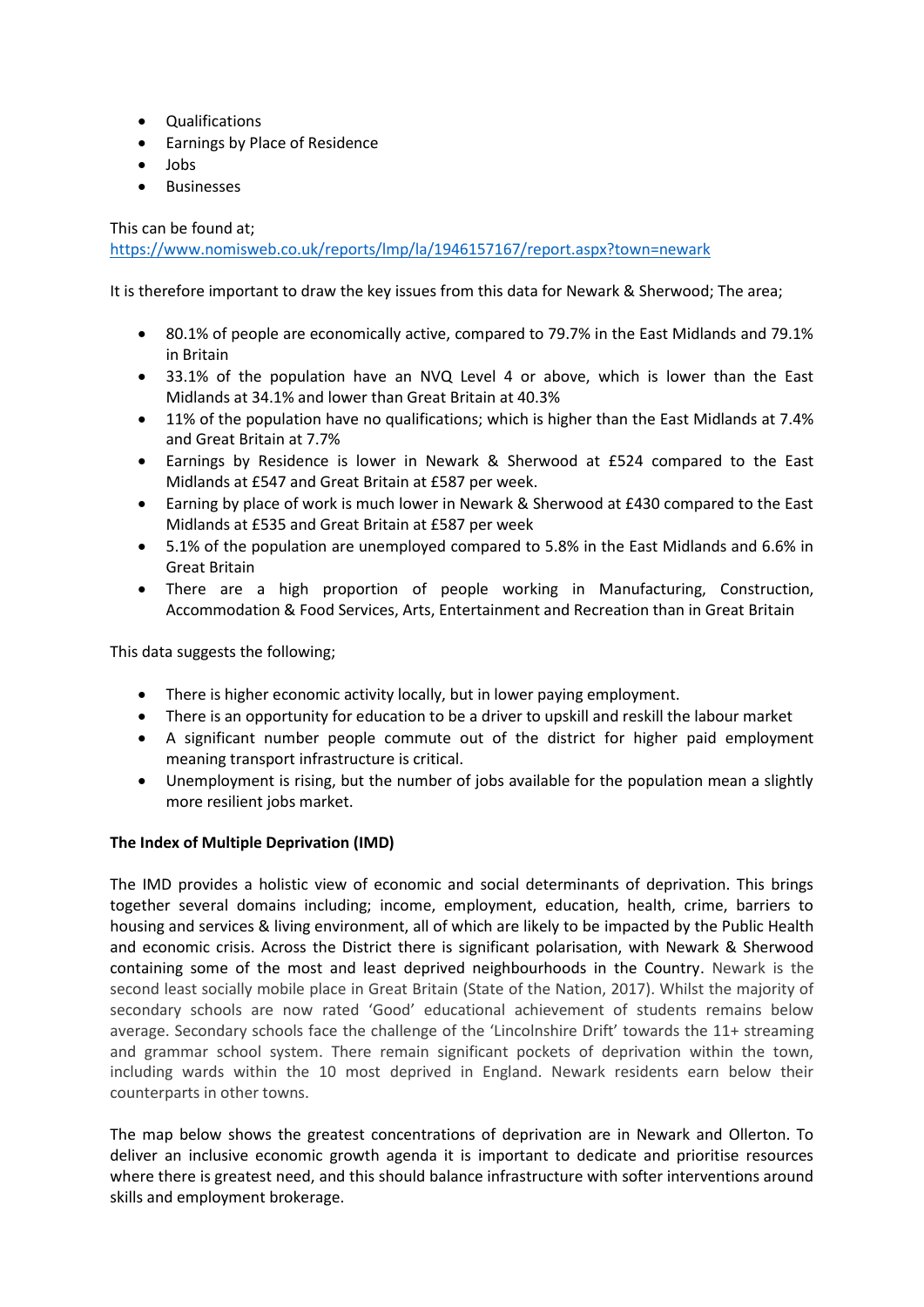

#### **The Impact of Covid-19 on our Economy**

The year 2020 has faced one of the most significant challenges for national, regional and local economies, the Pandemic Covid-19 would have a lasting and substantial effect on the Country. In March 2020 the country went into a national lock down, with businesses closing, the labour force asked to stay at home, and people restricted to their homes. This lockdown was lifted in summer 2020, and in July 2020 Newark & Sherwood District Council commissioned a study in reopening the economy. This study completed in September 2020 and identified through evidence, data and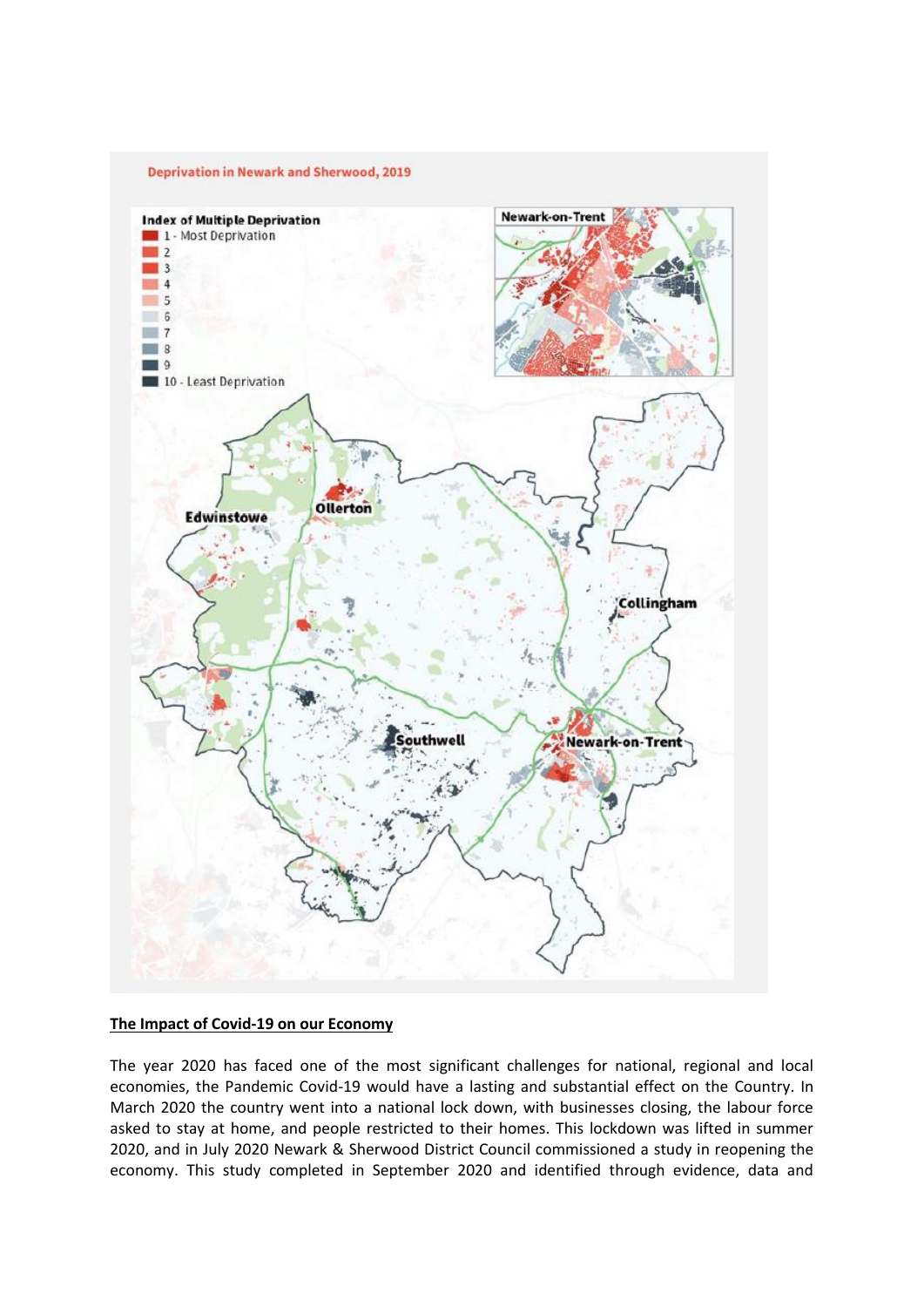consultation with business and industry and number of challenges, opportunities and threats for the District to consider.

Key findings within the report included;

- 1. The Newark & Sherwood Economy is valued at £2.2bn. Covid-19 will result in the loss of £307m GVA across Newark & Sherwood. Accommodation & Food is predicted to be the worst affected sector losing £65m in 2020
- 2. Demand for commercial property has fallen and working from home is becoming more prevalent
- 3. The labour market is changing, jobs have been re-profiled significantly into occupations that require higher qualifications and skills levels
- 4. The number of claimants for Job Seekers Allowance and Universal Credit has increased by 150%.
- 5. In July 2020 there was in increase job postings across Newark & Sherwood as the economy started to pick up – however these were in high-level occupations which might be out of reach for many residents
- 6. There is a risk of delayed onset impacts from businesses that were unable to take advantage of government support
- 7. Critical winter season for the Visitor Economy & High Street.
- 8. Redundancies are inevitable.
- 9. High Street vitality is a primary concern.

The report can be viewed here; [www.impactofcovidonnsdc](http://www.impactofcovidonnsdc/)

The identified solutions from the report included short, medium and long term actions and were themed on a basis of Newark & Sherwood District Council holding three roles, the first to 'invest' the second to 'influence' and the third to 'lead'. These actions have been interwoven into the Economic Growth Action Plan of this Strategy at appendix 1 as they critical in their independence with evidence and consultation with key stakeholders.

#### **Measuring Success –"Managing Expectations"**

In delivering to this Economic Growth Strategy we need to manage the expectations of our communities given the resources and powers available to the Council. The strategy needs to be based in realism and pragmatism to ensure integrity of delivery, therefore the 'How we deliver' is fundamental to success.

#### **Inputs, Outputs, Outcomes and Impacts**

To fully understand the 'how we achieve success' it is important to review the way we achieve our strategy and vision. The Inputs, Outputs, Outcomes and Impacts logic model helps us define success on our plans based on our role & resources. The definitions within the model are;

- Inputs are those things that we use in the strategy to implement it. For example, in any project, inputs would include things like human resource, finances in the form of money, machinery such a vehicles, and equipment. Inputs ensure that it is possible to deliver the intended results of a project.
- The Outputs are the direct immediate term results associated with a project. In other words, they are usually what the project has achieved in the short term. As an example for a qualification this maybe that the learner has achieved a pass, and/or the class had 90% pass rate.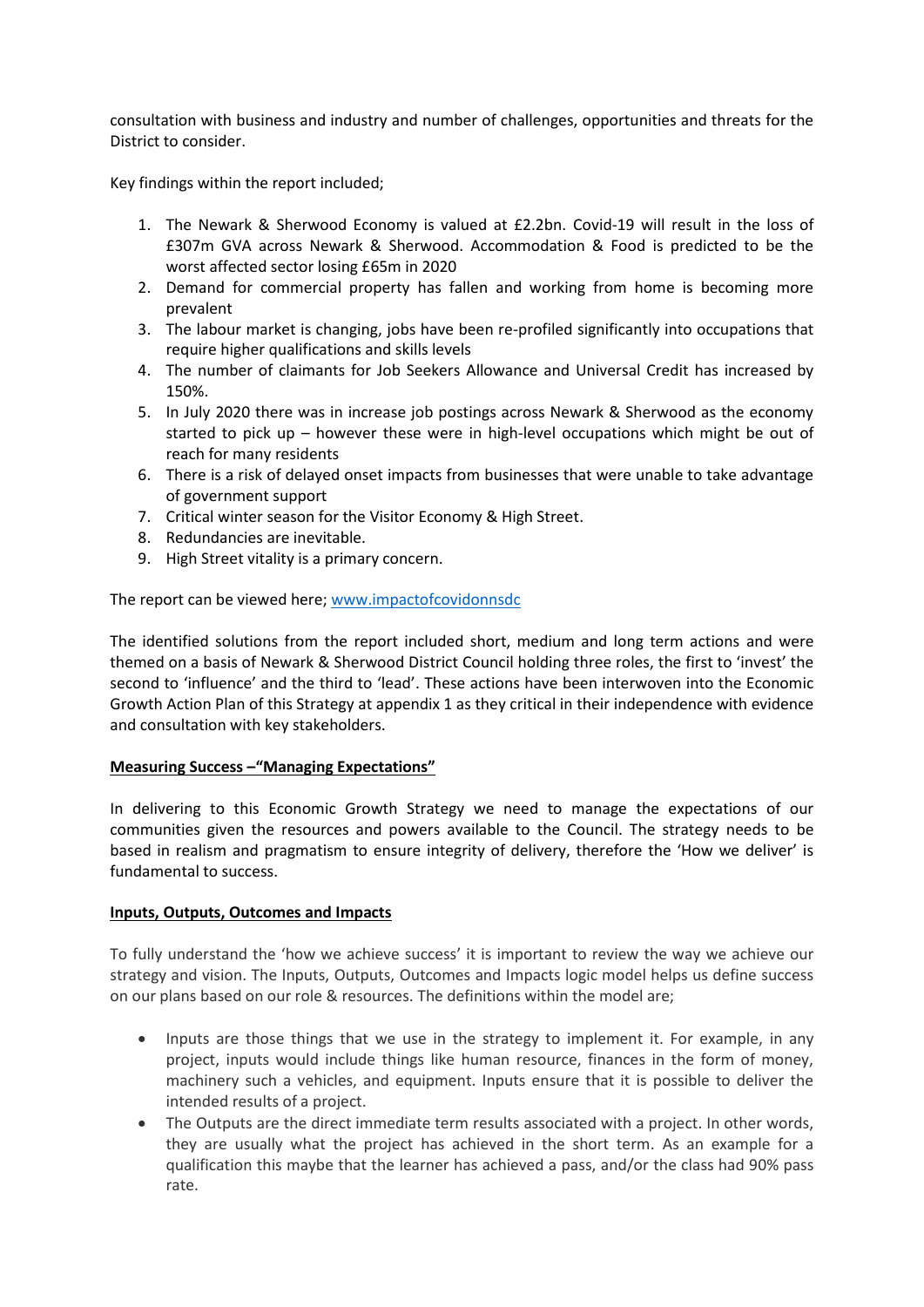- Outcomes are the second level of results associated with a strategy and refers to the medium term consequences of the interventions. Outcomes usually relate to the goal or aim. Using the example of a learner, this maybe that because of the qualification the learner secure better paid employment, or is more productive for the business they are employed in.
- Impacts are the third level of project results, and is the long term consequence of a project. Utilising the learner example again, this could be that the business is more prosperous and recruits more staff due to growing orders or service improvement, thereby reducing unemployment.

In delivering the Newark & Sherwood Economic Growth Strategy we need to understand what our inputs, outputs, outcomes and impacts are intend to be. We therefore formulate our approach on the basis of our intent 'our desired goals', our implementation 'how we will do it' and our impact 'what we achieved.'

#### The NSDC Economic Growth Team

The current Newark & Sherwood Economic Growth Team consists of 4.3 FTE equivalents, with a focus on Economic Growth, Town Centre Development. Skills & Enterprise, & Business engagement. This is a small team with a big agenda across 4 Towns and therefore managing expectations on role, priorities, delivery and time is paramount to success. To enable most effective and impactful delivery the suggested priorities will need to be acknowledged and supported. Programmes, Projects and Interventions will be reviewed annually and the priorities may be adjusted if evidenced need is identified.



#### **Our Goals**

The Council has identified objectives and goals within the Community Plan and Newark Town Investment Plan. These goals include;

The creation of 3,900 new jobs in Newark by 2050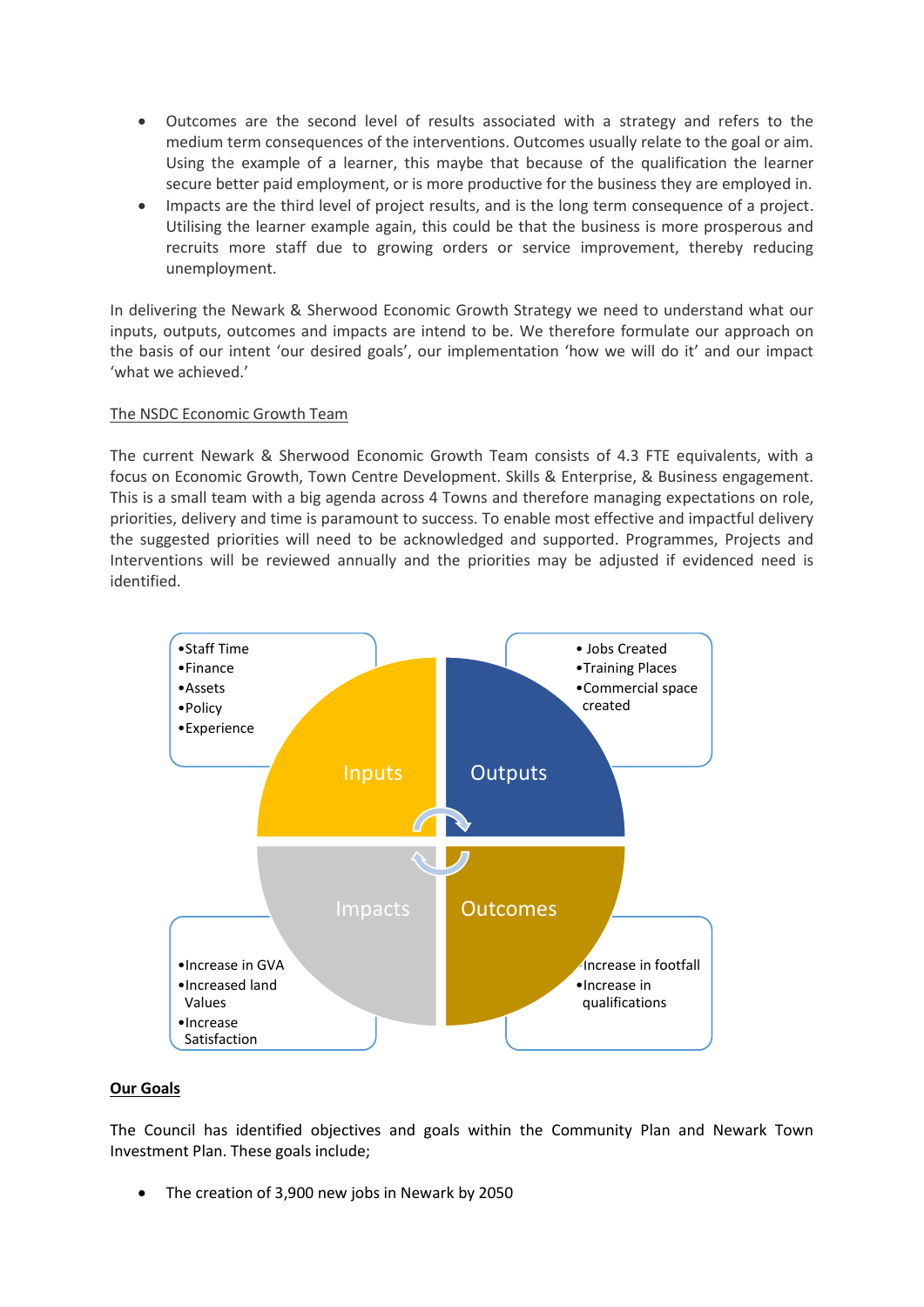- Growth in specific sectors of the economy, specifically the digital economy, aerospace, logistics, education and innovation
- Creating new homes in the town centre, increasing footfall by bringing in 2,400 new residents to Newark
- The creation of 600 additional further education places thereby upskilling and reskilling our local labour market.
- Improving public realm to create attractive places and drive footfall, investment and dwelling time in our town centres.
- Increasing resident spend within Newark by £12.3m in 2050.

For the Council to be an active community leader in economic growth, its first and primary role is to set, understand and evidence strategy, planning and policy. This approach supersedes the ability to undertake any on-the ground action that could be detrimental or ineffective to delivering economic growth. Therefore the first actions that the Economic Growth Team have to undertake is an evidence building policy setting approach. The other performance measures which have been considered and will be monitored.

# Economic Growth Performance Indicators

Change in average wage Job Density No of new jobs created no. of jobs safeguarded Increase in footfall No of unemployed No of Inward Investment **Enquiries** Increase in commercial spend Increase in visitor spend Increase in earnings

No. of new businesses No of business supported No. of Inward Invesments No of businesses started up % Occupancy of Incubator

No. of new commercial units built

Commercial space values increased

Residential property values No of commercial property enquiries Brownfield land reclaimed

Training places created Training Places undertaken No of apprenticeships

- undertaken No of people gaining a
- L2/L3 qualification

Increase in participation

Increase in partciipation for digital entitlement

Increase in ESOL

No of learners progressing to higher qualification

Decrease in the No of people with no qualifications

To enable better outcomes to be achieved the Council will start measuring those indicators not currently monitored. This will enable an improved way of measuring success.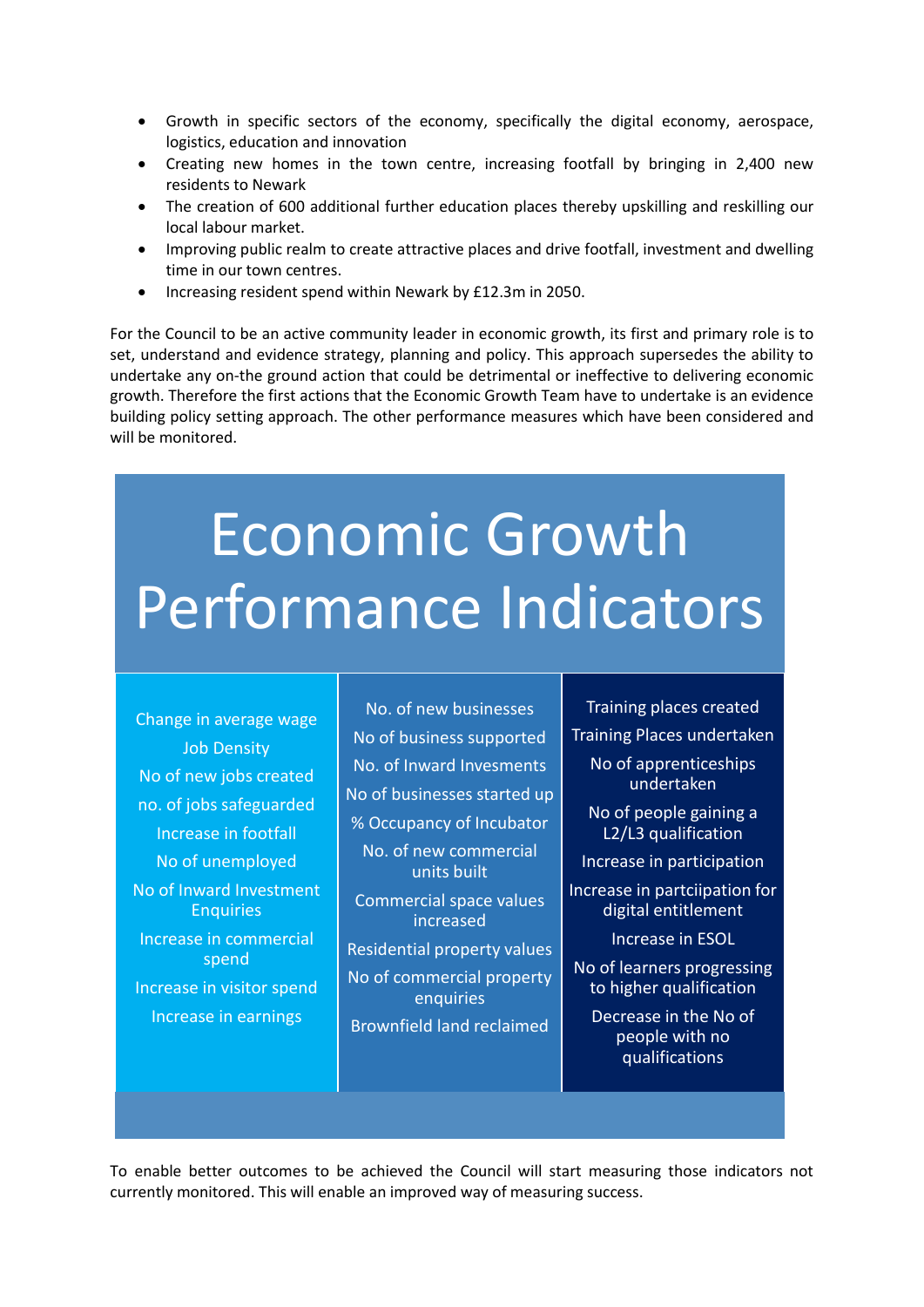#### **Delivery Modes – Ways of Working;**

There are a number of ways the Council can deliver the economic growth agenda. The proven most effective approach is a commissioning role. Commissioning is about researching and setting policies and deciding on the best way to achieve those policies. This is not to be confused with procurement which is the process of finding and agreeing to terms, and acquiring goods, services, or works from an external source, often via a tendering or competitive bidding process. Commissioning is much more than procurement and might not involve procurement at all. The ways of working are identified as;

- Lead & Invest Actions the Council can take to build the change it wants to see in the economy. This could be defined through policy formation or direct expenditure to address challenges, levering other funding sources where appropriate, small targeted investments can be used to help drive diversification and mitigate negative impacts.
- Collaborate Working in partnership with other public or private stakeholders, this could be through different models including a joint venture. The Council may provide funding but would be reliant on its partner(s) to deliver and would therefore share risks.
- Influence Where NSDC does not have the resources or powers to drive change locally, officers can use local evidence to lobby (the County Council, LEP, Government and the Private Sector) on actions that can enhance the vitality and resilience of the Districts economy, people and places.

#### **Governance**

This Strategy is formulated on the basis of what Newark & Sherwood District Council will do to deliver economic growth. Therefore strategic decisions will be made on the basis of the Council Constitution and governance arrangements. However to ensure good strategic relationships task and finish groups, programme boards, and project teams will be created to drive forward key aspects of the Strategy. If these groups are instigated and facilitated by Newark & Sherwood District Council they will include the creation of Terms of Reference outlining their responsibilities and scope of activities, as well as how they work in synergy with the Council's decisions making process. Certain groups are already established and attended including the Newark Town Board. A need has also been identified to consider more local place based Boards, and a focus on the Sherwood area of the District to deliver a similar governance approach to that of Newark will be explored.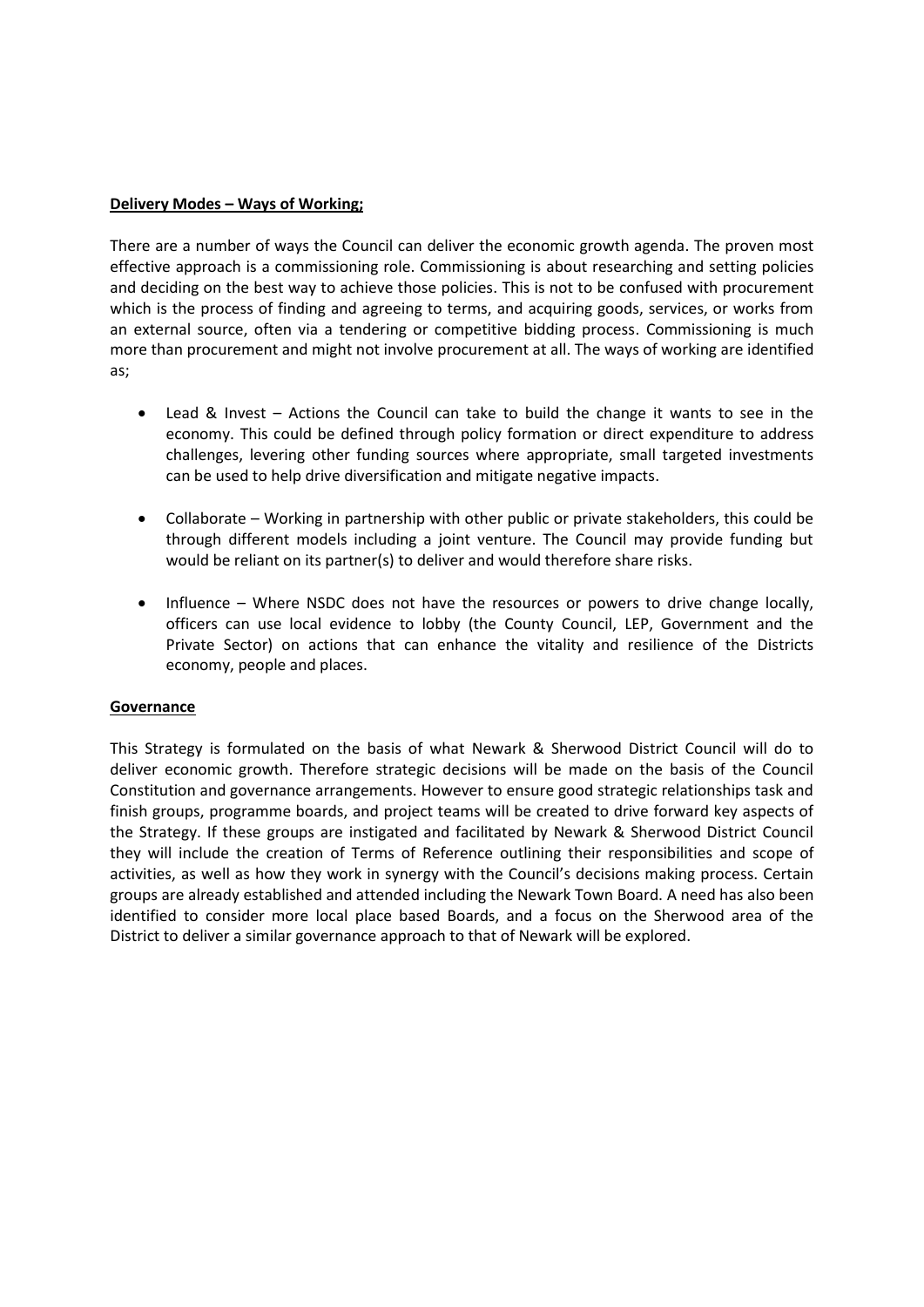| Priority                      | Intent ("the what")                           | Implementation ("the how")                                                                                          | Impact ("the targeted success")                                                                                | Role ("the who")                                    | Time |
|-------------------------------|-----------------------------------------------|---------------------------------------------------------------------------------------------------------------------|----------------------------------------------------------------------------------------------------------------|-----------------------------------------------------|------|
| Centre<br>Town<br>Development | To support the Retail Sector                  | To measure Footfall by implementing a new footfall<br>measurement programme                                         | Establish baseline figure in 2021                                                                              | <b>NSDC Lead &amp; Deliver</b>                      | 2021 |
|                               |                                               | To lead on the Newark Heart Programme & deliver an<br>increased events programme maximising our assets and<br>USPs. | 5% YOY Increased number of people using<br>our Town Centre(s) & 10% Increased spend<br>within Town             | NSDC Lead & Commission<br>with Private Sector       | 2026 |
|                               |                                               | Develop an Evening Economy Strategy                                                                                 | Creation of a focused Strategy for evening<br>economy                                                          | NSDC Lead & Deliver                                 | 2022 |
|                               |                                               | To implement a shopfront grant scheme as part of the HAZ<br>Programme                                               | Support 15<br>businesses<br>with<br>Grant<br>Programme                                                         | NSDC Lead & Deliver with<br><b>Historic England</b> | 2021 |
|                               |                                               | Allocate and deliver a High Street Diversification Fund                                                             | Support 50 retail business to diversify on to<br>on-line trade                                                 | <b>NSDC Lead &amp; Deliver</b>                      | 2021 |
|                               |                                               | Convene Shop Local Taskforce and develop a 'Shop Local'<br>Campaign                                                 | 50 Business supported                                                                                          | NSDC Lead & Deliver                                 | 2021 |
|                               |                                               | Work with Businesses to establish the 'Good to Go' Visit<br>Britain Standard across Newark & Sherwood               | 100 Business supported                                                                                         | NSDC Lead & Deliver                                 | 2021 |
|                               | To promote our District                       | To attract a new hotel operator to Newark                                                                           | 15% Increase of Visitor Numbers by 2026                                                                        | Lead & commissioning                                | 2026 |
|                               |                                               | To deliver the Castle Gatehouse Project                                                                             | 15% Increased Visitor Spend by 2026                                                                            | Lead and Partner                                    | 2024 |
|                               |                                               | Collect and analyse data from STEAM Bi-annually                                                                     | Improved focus and understanding of our<br>destinations to plan and deliver targeted<br>interventions          | Collaborate and Lead                                | 2022 |
|                               |                                               | Localise Visit England Winter Campaign promoting visitor<br>economy key assets                                      | Development and roll out of the 'escape<br>the everyday' campaign across Newark &<br>Sherwood                  | Lead & Partner                                      | 2023 |
|                               | To repurpose & regenerate our<br>Town centres | To develop key sites such as 32 Stodman Street for<br>residential, commercial or retail uses                        | 3 new retail units & 30 new residential<br>units creating increased footfall of 5% on<br><b>Stodman Street</b> | Lead & Partner                                      | 2023 |
|                               |                                               | To encourage the repurposing of town centres sites for $\vert$ 5 New repurposed town centre dwellings               |                                                                                                                | Commission and Influence                            | 2026 |

## **Appendix 1: Economic Growth Strategy Action Plan 2021-2026**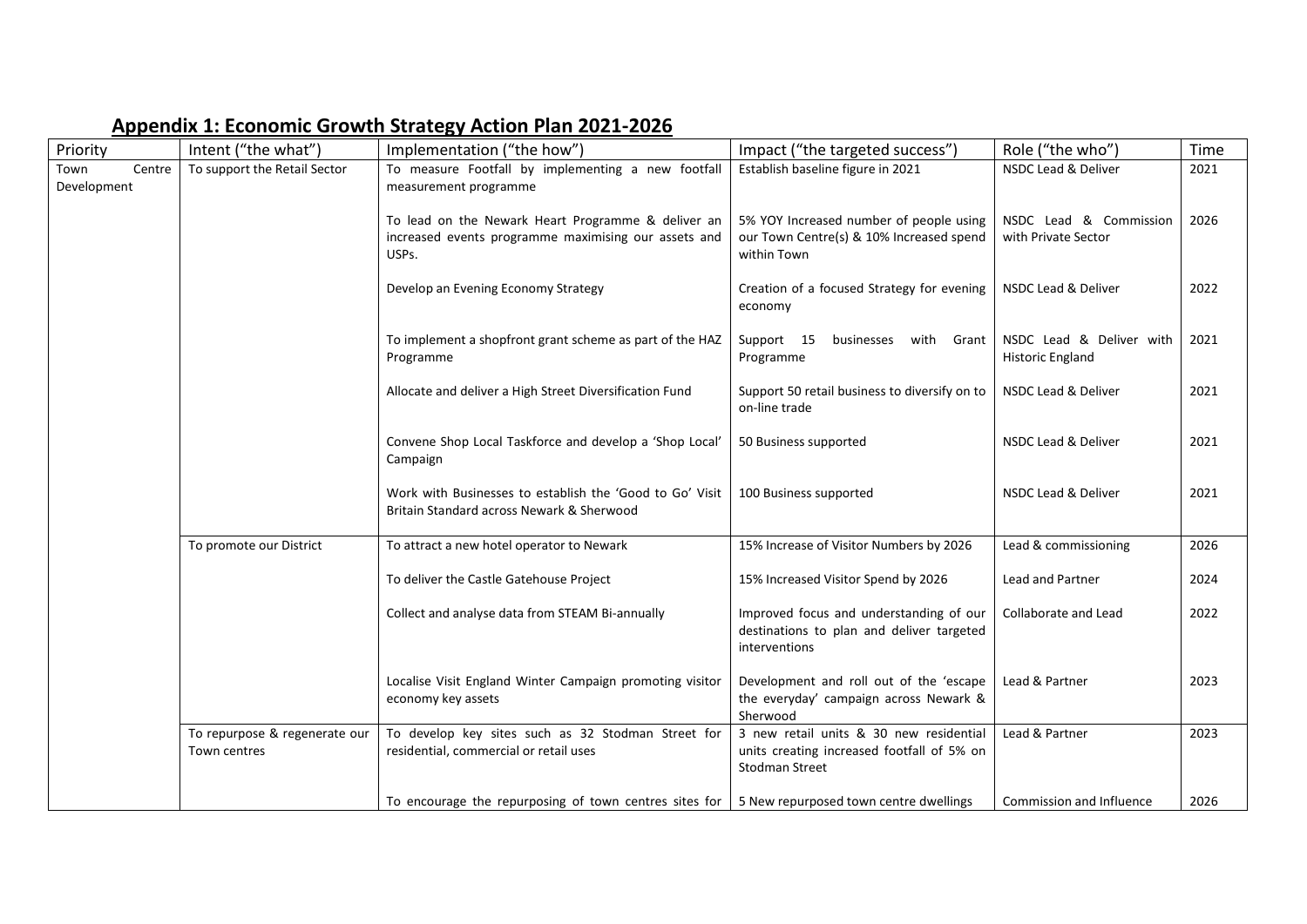|                   |                                                              | residential through engagement with housing operators                                                               |                                                                                                            |                                           |      |
|-------------------|--------------------------------------------------------------|---------------------------------------------------------------------------------------------------------------------|------------------------------------------------------------------------------------------------------------|-------------------------------------------|------|
|                   |                                                              | To redevelop the Cattlemarket site with a mixed use<br>commercial, education and business use                       | New mixed use site creating 50 new<br>residential units, 6 new businesses                                  | Lead, Collaborate, Partner &<br>Influence | 2026 |
|                   |                                                              | To redevelop the Buttermarket to provide a new retail,<br>education or community use                                | 5 new jobs created and new retail and<br>community space                                                   | <b>Lead and Deliver</b>                   | 2021 |
|                   |                                                              | To redevelop the York Drive Site                                                                                    | 320 new residential units and 450sqm new<br>floor space, and 480 Jobs created                              | <b>Lead and Deliver</b>                   | 2024 |
|                   |                                                              | To define options for the Bowbridge Car Park Site                                                                   | Delivery of 1 new Town Centre site for Car<br>parking or commercial use                                    | <b>Lead and Deliver</b>                   | 2023 |
|                   |                                                              | Establishment of a landlord commission to understand<br>how vacant or unused property can be repurposed             | Reduction in empty commercial space in<br>town centres                                                     | Lead & Deliver                            | 2022 |
| Infrastructure    | provide the necessary<br>To<br>infrastructure for growth     | To develop the A1 overbridge                                                                                        | Delivery of new A1 overbridge                                                                              | Partner                                   | 2026 |
|                   |                                                              | Provide cycling infrastructure through delivery of new<br>hubs and docks throughout the town                        | 1 New docking station and infrastructure                                                                   | Lead & Deliver                            | 2021 |
|                   |                                                              | To support the Trans Midland Trade Corridor Programme                                                               | <b>Engagement in Programme</b>                                                                             | Influence & Partner                       | 2026 |
|                   |                                                              | To review renewable energy programmes and assess<br>suitability for development and infrastructure schemes          | Economic Assessment of renewable energy<br>for<br>development<br>options<br>and<br>infrastructure projects | Partner                                   | 2026 |
|                   | To provide a strong digital offer<br>throughout the District | To develop a Digital Strategy with local Providers                                                                  | Delivery of new Digital Strategy with Action<br>Plan                                                       | Lead & Collaborate                        | 2022 |
|                   |                                                              | To work with utility to providers to improve Wi-fi capacity<br>and capability across our towns                      | Secure 5G capacity for 90% of our area                                                                     | Influence                                 | 2026 |
|                   |                                                              | Seek funding to deliver a full fibre offer to commercial<br>premises                                                | Increase in business productivity locally                                                                  | Influence                                 | 2025 |
| Inward Investment | To encourage Foreign Direct<br>Investment (FDI)              | Assess and develop the Invest Newark & Sherwood<br>Campaign, further consider new ways or promotion and<br>delivery | Increase in business and commercial<br>enguiries                                                           | Lead                                      | 2021 |
|                   |                                                              | To work with the DIT & D2N2 regional leads to facilitate<br>requests for sites and data                             | Increased demand and response for key<br>Newark Sites, increase in enquiries                               | Partner                                   | 2021 |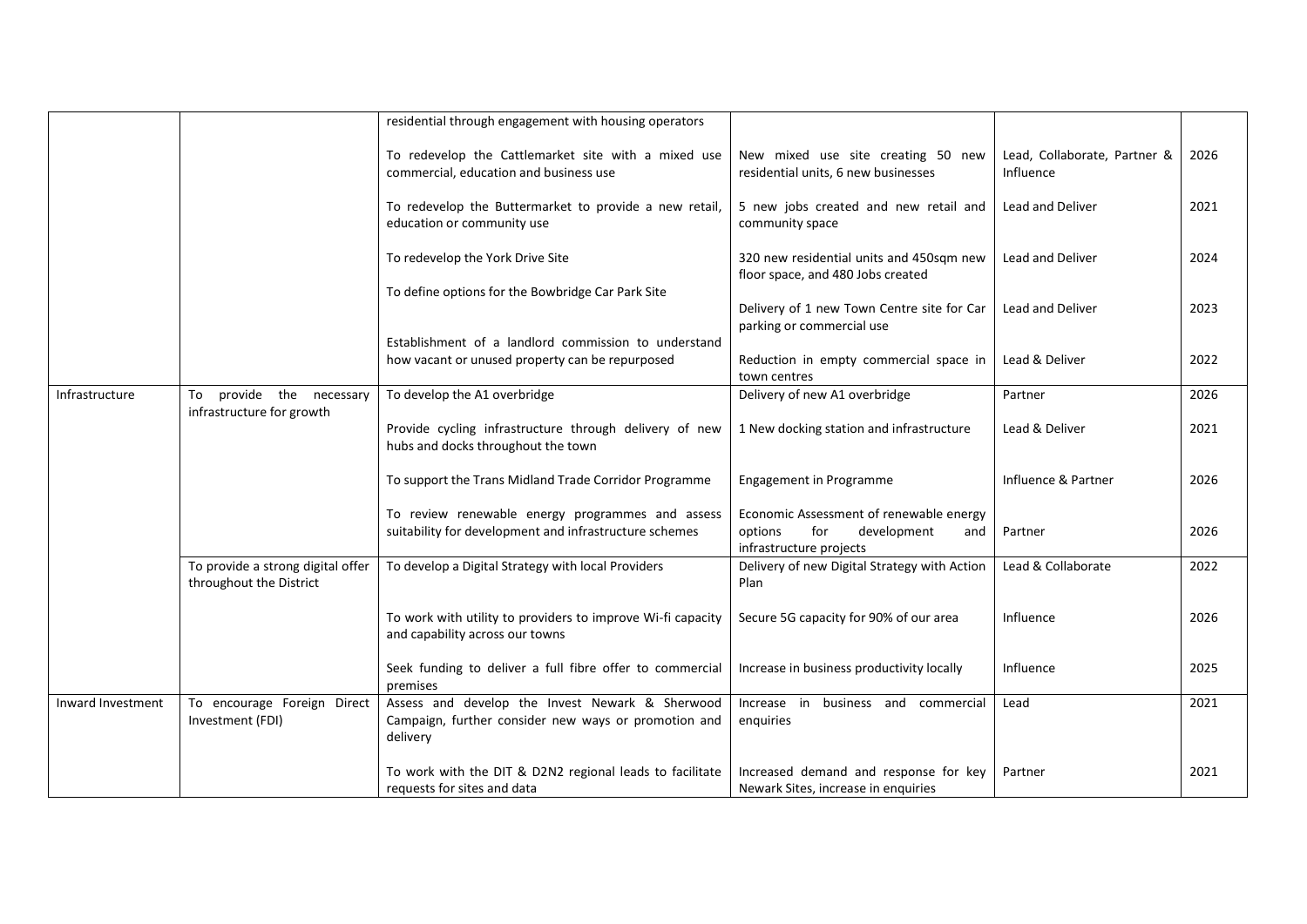|                                     |                                                                                     | To promote exporting opportunities to local business and<br>industry.                                                                                                                        | Support 5 business to explore and develop<br>exporting opportunities                                                                                                                                                          | Deliver & Partner                  | 2022 |
|-------------------------------------|-------------------------------------------------------------------------------------|----------------------------------------------------------------------------------------------------------------------------------------------------------------------------------------------|-------------------------------------------------------------------------------------------------------------------------------------------------------------------------------------------------------------------------------|------------------------------------|------|
|                                     |                                                                                     | To provide and advice and guidance utilising partners on<br>patents, regulatory functions and rule changes for<br>exporting and importing.                                                   | Support 10 businesses per annum with<br>information, advice and guidance on<br>exporting,<br>importing and regulatory<br>functions                                                                                            | Partner                            | 2022 |
|                                     |                                                                                     | To work with key FDI interested stakeholders such as the<br>China British Business Council, UK India Business Council to<br>promote business dialogue for export and import<br>opportunities | Increase in enquires from key sectors of<br>FDI                                                                                                                                                                               | Partner                            | 2022 |
|                                     | To encourage Regional Direct<br>Investment (RDI)                                    | Work with the Chamber of Trade and Commerce to<br>encourage regional growth to Newark and Sherwood                                                                                           | Increase in RDI enquires                                                                                                                                                                                                      | Partner                            | 2021 |
|                                     |                                                                                     | To promote local supply chains to business                                                                                                                                                   | Increase in enquiries from identified key<br>sectors                                                                                                                                                                          | Partner                            | 2021 |
| Employability<br>&<br><b>Skills</b> | To upskill and reskills our<br>residents creating a culture of<br>lifelong learning | To create a Local Employment & Skills Board                                                                                                                                                  | Creation of a strategic voice for the skills<br>and employment programmes in Newark &<br>Sherwood                                                                                                                             | Lead & Partner                     | 2020 |
|                                     |                                                                                     | To develop a new Construction College with Lincoln<br>College Group in Newark                                                                                                                | New Construction College providing 688<br>training opportunities and new jobs                                                                                                                                                 | Partner                            | 2022 |
|                                     |                                                                                     | Delivery of the Kick Start Programme throughout the<br>District                                                                                                                              | To support the Kickstart Programme with<br>Newark College, Chamber of Commerce,<br>Futures delivering 150 placements in the<br>District. Further to engage with the<br>programme and directly deliver 5<br>placements at NSDC | Collaborator and Delivery<br>Agent | 2021 |
|                                     |                                                                                     | Working with Nottinghamshire Partners to deliver e joint<br>Youth Futures Bid for enhanced skills and employment<br>activities within Newark & Sherwood                                      | Submission of a bid for financial resources<br>for Newark and Sherwood                                                                                                                                                        | Partner                            | 2021 |
|                                     |                                                                                     | Support the new YMCA Newark & Sherwood Community<br><b>Activity Village</b><br>To influence local colleges and ITPs to provide courses                                                       | Successful completion of new facility                                                                                                                                                                                         | Partner                            | 2022 |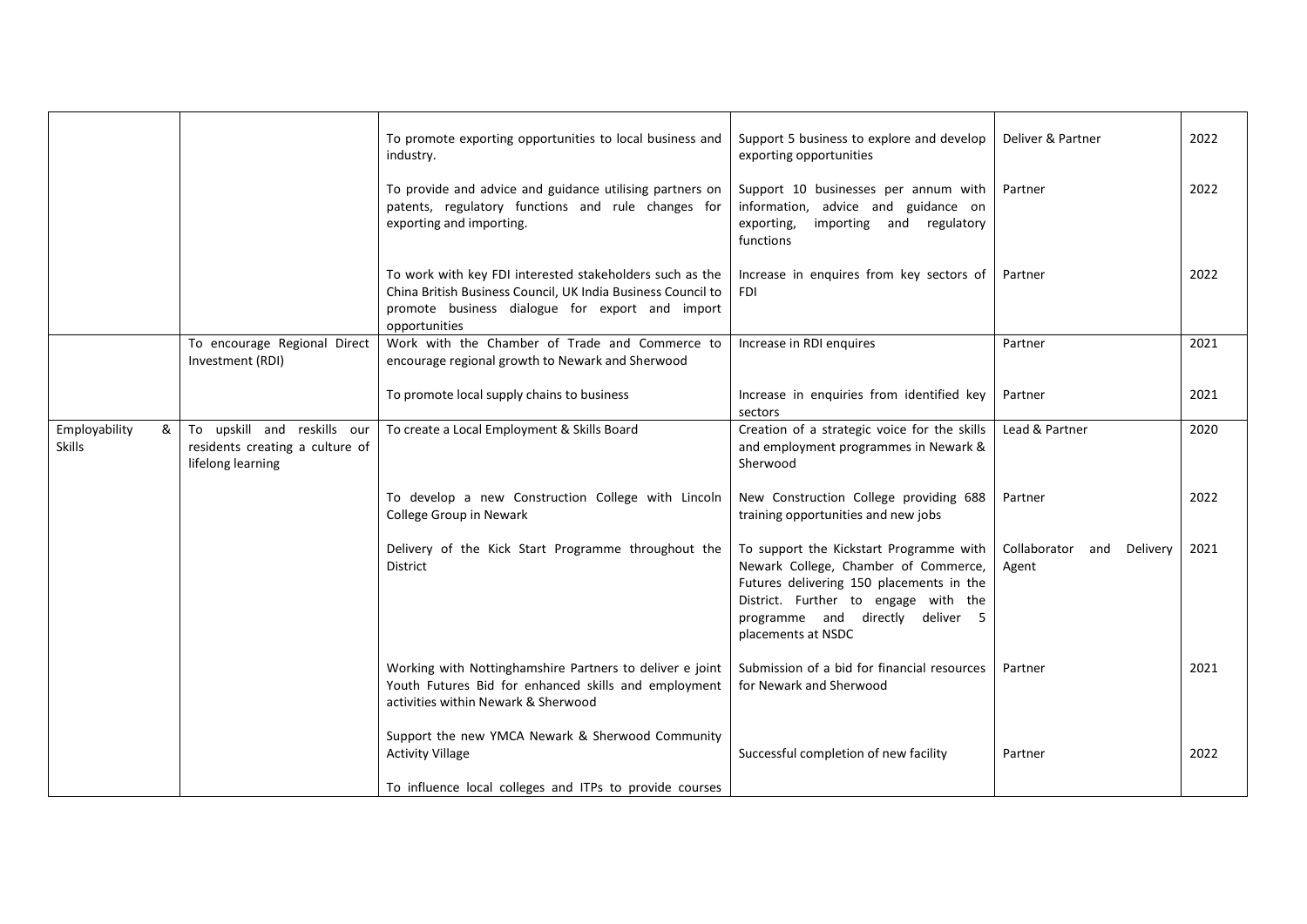|                        |                                           | needed by our local employers and local labour force                                                                           | 2 New Courses developed for business                                                                                                                         | Influence & Partner    | 2023    |
|------------------------|-------------------------------------------|--------------------------------------------------------------------------------------------------------------------------------|--------------------------------------------------------------------------------------------------------------------------------------------------------------|------------------------|---------|
|                        |                                           | To influence local colleges and ITPs to promote and<br>operate the training courses                                            | <b>Enhanced Marketing Campaign</b>                                                                                                                           | Influence & Partner    | 2021    |
|                        |                                           | To promote and work with colleges and providers to<br>deliver apprenticeships, T levels and further education<br>offers        | Increased participation in apprenticeships<br>and new T level offer                                                                                          | Influence              | 2023    |
|                        |                                           | To work with University partners to promote Higher<br>Education & provide localised accessibility                              | Increased participation in HE, increasing<br>the number of people securing a Level 4<br>qualification                                                        | Influence              | 2026    |
|                        |                                           | Provide the Future First Careers Expo Annually                                                                                 | Support, advice and guidance to over 50<br>people per year for career development                                                                            | Lead & Partner         | 2021    |
| <b>Business Growth</b> | To support business & industry<br>to grow | To develop the International Air & Space Training Institute                                                                    | Delivery of a new training facility, ancillary<br>functions and residential for 250 new<br>students. Creating new jobs and 428 new<br>training opportunities | Partner & Collaborator | 2024    |
|                        |                                           | To create a SMART Innovation Zone                                                                                              | To implement a new innovation zone<br>creating new jobs and new training<br>opportunities                                                                    | Partner & Collaborator | 2025    |
|                        |                                           | Provide 3 Business Events per annum supporting<br>businesses to adapt or grow                                                  | Supporting over 60 business per annum<br>with information, advice and guidance for<br>growth, adaption or resilience                                         | Lead & Deliver         | $2021+$ |
|                        |                                           | To facilitate and host an annual growth conference with<br>key partners                                                        | To engage and support 50 businesses per<br>annum with information and brokerage                                                                              | Lead & Deliver         | $2021+$ |
|                        |                                           | To maintain an understanding of the state of business and<br>industry providing 6 monthly reports on state of local<br>economy | Completion of 2 reports per annum on<br>state of economy, providing information,<br>advice and guidance to industry on key<br>issues                         | Lead & Deliver         | $2021+$ |
|                        |                                           | Continue Strategic dialogue to understand and inform<br>policy and action by engagement with business networks<br>and clubs    | Present and attend at least 50% of invited<br>to groups per annum to inform and update                                                                       | Lead & Deliver         | $2021+$ |
|                        |                                           | To support start-up businesses through managed                                                                                 |                                                                                                                                                              |                        |         |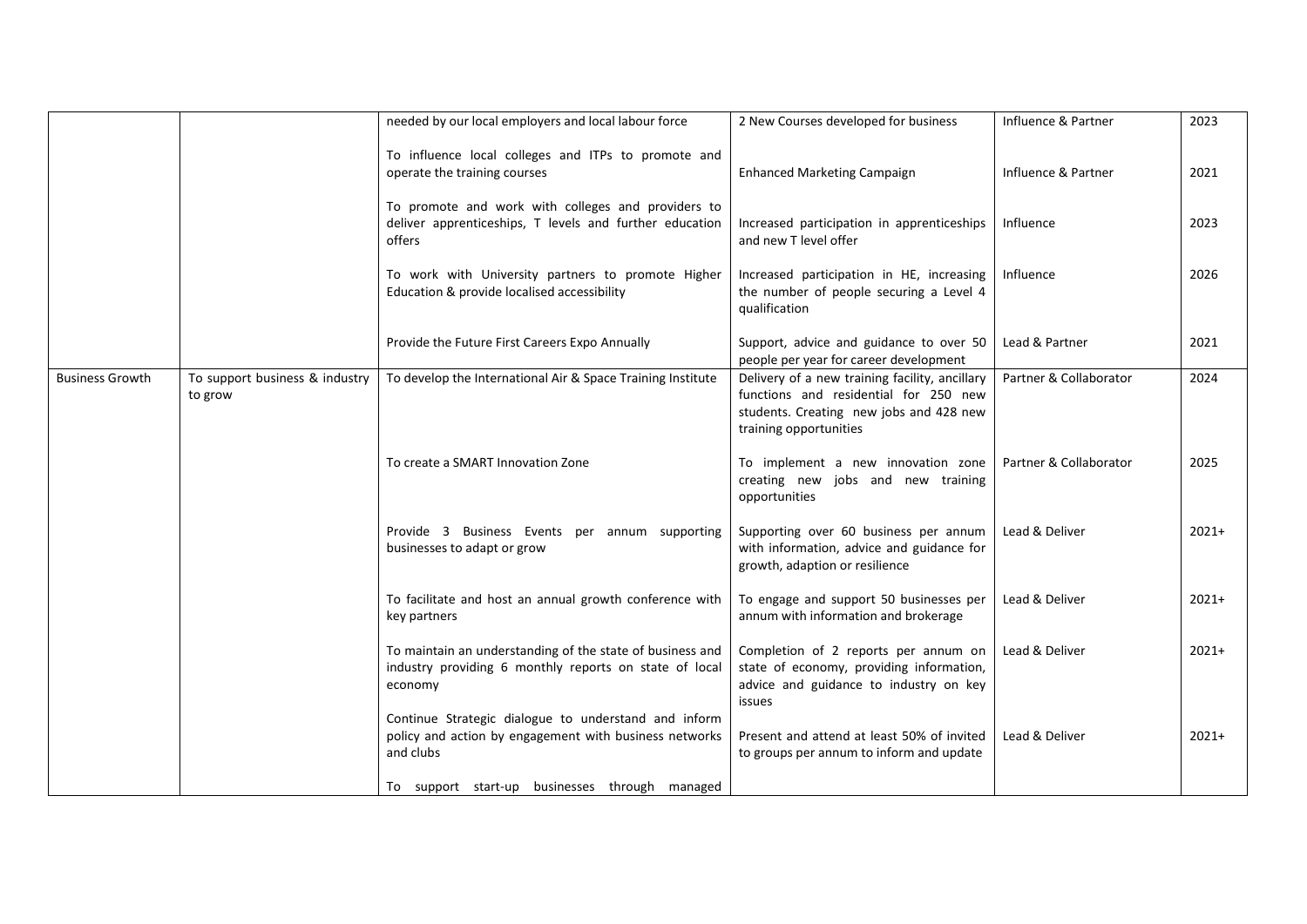|                              | workspace, incubators, IAG and Training/Mentoring                                                                                                              | To directly support at least 50 business per<br>annum through managed workspace, | Lead & Deliver             | $2021+$ |
|------------------------------|----------------------------------------------------------------------------------------------------------------------------------------------------------------|----------------------------------------------------------------------------------|----------------------------|---------|
|                              |                                                                                                                                                                | incubators, IAG, training & mentoring                                            |                            |         |
| develop<br>business<br>To    | To develop and promote the Councils Procurement                                                                                                                | Increase in use of local supplier and                                            | Lead & Deliver             | 2022    |
| productivity                 | approach to acquiring good and services locally                                                                                                                | businesses for council contracts                                                 |                            |         |
|                              | To support the local supply chain                                                                                                                              | Provision of training and awareness with                                         | Partner                    | 2022    |
|                              |                                                                                                                                                                | Welland Procurement for local suppliers                                          |                            |         |
| To support industry clusters | To maintain a Key Account Management with local                                                                                                                | Improved understanding of large employer                                         | Lead & Deliver             | 2021    |
| within the District          | industry leads                                                                                                                                                 | needs in Newark & Sherwood                                                       |                            |         |
|                              | To develop and maintain a commercial property register                                                                                                         | Increase in commercial property enquiries                                        | Lead & Deliver             | 2021    |
|                              | To identify high growth businesses and support with                                                                                                            | Support provided via information, advice                                         | Partner & Deliver          | 2021    |
|                              | bespoke workshops on finance, mentoring, advice and<br>guidance                                                                                                | and guidance to 5 high growth businesses<br>per annum                            |                            |         |
| provide business space<br>To | To maintain the Beacon Managed Office Space and review                                                                                                         | Occupancy maintained above 75%, with 10                                          | Lead & Deliver             | 2021    |
| throughout the District      | options for adaption. Further consider development of exit<br>policy to encourage turnover.                                                                    | business supported annually                                                      |                            |         |
|                              | To provide more small and medium sized industrial and<br>commercial units in the town utilising our estates and<br>assets team and financing options available | Development of new commercial units<br>within Newark & Sherwood by NSDC          | Lead & Deliver & Influence | 2026    |
|                              | To explore potential for further business incubators, flexi<br>use space within town centres for commercial uses<br>instigated by NSDC                         | Assessment of estates and assets of NSDC<br>and potential reuse                  | Lead & Deliver & Influence | 2023    |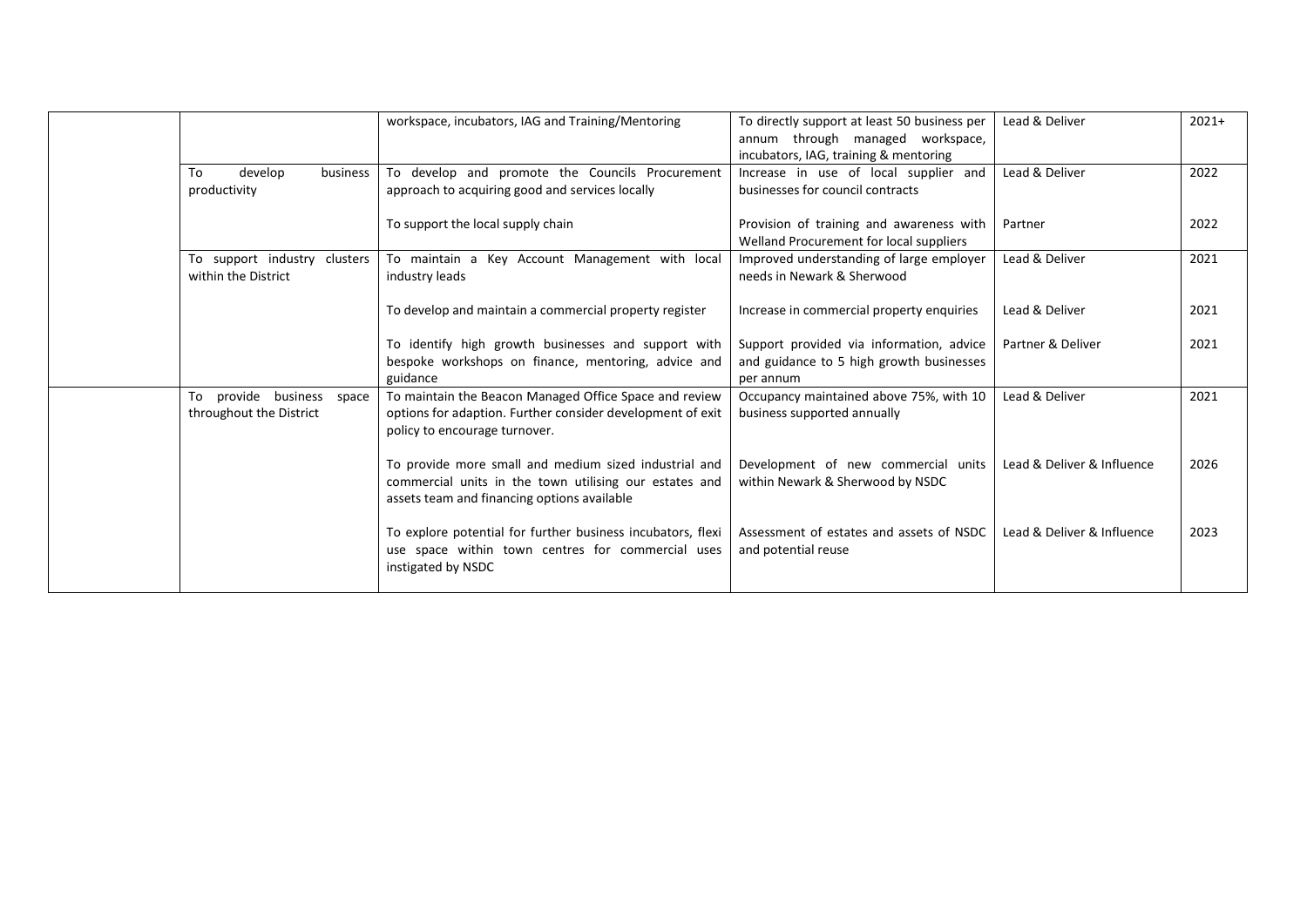### **Appendix 2: Economic Growth Dictionary**

The Economic Growth Dictionary provides the reader with an opportunity to better understand the acronyms and terms used within the service.

| <b>Acronym</b> | <b>Definition</b>                                                                                                                                               |
|----------------|-----------------------------------------------------------------------------------------------------------------------------------------------------------------|
| or Term        |                                                                                                                                                                 |
| AEB            | The Adult Education Budget (AEB) funds the delivery of education and training for                                                                               |
|                | learners aged 19+. The funding can be accessed through local training providers or                                                                              |
|                | colleges. The AEB aims to engage adults and provide the skills and learning needed                                                                              |
|                | to progress in work or equip them for an apprenticeship.                                                                                                        |
|                | Employers can access AEB to improve or refresh the skills of their current                                                                                      |
|                | workforce, and learners can utilise the AEB to gain new skills to prepare them for                                                                              |
|                | the workplace, improve progression opportunities or support a career change.                                                                                    |
| <b>BEIS</b>    | The Department for Business, Energy and Industrial Strategy (BEIS) is a department                                                                              |
|                | of the government of the United Kingdom, which was created by Theresa May in                                                                                    |
|                | July 2016 following her appointment as Prime Minister, through a merger between                                                                                 |
|                | the Department for Business, Innovation and Skills (BIS) and Department of Energy                                                                               |
|                | and Climate Change (DECC)                                                                                                                                       |
|                | BEIS brought together responsibility for business, industrial strategy, and science                                                                             |
|                | and innovation with energy and climate change policy.                                                                                                           |
| <b>DfE</b>     | The Department for Education (DfE) is a department of Her Majesty's Government<br>responsible for child protection, education (compulsory, further and higher   |
|                | education), apprenticeships and wider skills in England.                                                                                                        |
| DIT            | The Department for International Trade (DIT) is a United Kingdom government                                                                                     |
|                | department responsible for striking and extending trade agreements between the                                                                                  |
|                | United Kingdom and non EU states, as well as for encouraging foreign investment                                                                                 |
|                | and export trade. The department was created by Prime Minister Theresa May,                                                                                     |
|                | shortly after she took office in July 2016. DIT's purpose is to develop, coordinate                                                                             |
|                | and deliver a new trade policy for the United Kingdom, including preparing for and                                                                              |
|                | then negotiating free trade agreements and market access deals with non-EU                                                                                      |
|                | countries. The department is a specialised body with significant new trade                                                                                      |
|                | negotiating capacity.                                                                                                                                           |
| <b>DWP</b>     | The Department for Work and Pensions (DWP) is a British government department                                                                                   |
|                | responsible for welfare and pension policy. It is the largest governmental                                                                                      |
|                | department in terms of employees and budget.                                                                                                                    |
|                | The department has four operational organisations: Jobcentre Plus administers                                                                                   |
|                | working age benefits such as Jobseeker's Allowance, and decides which claimants                                                                                 |
|                | receive Employment and Support Allowance; the Pension Service which pays the                                                                                    |
|                | Basic State Pension and Pension Credit and provides information on related issues;                                                                              |
|                | Disability and Carers Service which provides financial support to disabled people                                                                               |
|                | and their carers; and the Child Maintenance Group which provides the statutory                                                                                  |
|                | Child Support Schemes, operating as the Child Support Agency and the Child                                                                                      |
|                | Maintenance Service.                                                                                                                                            |
| Enterprise     | Enterprise Zones are designated areas across England that provide tax breaks and                                                                                |
| Zone           | Government support. Businesses that locate on an Enterprise Zone can access a<br>number of benefits: Up to 100% business rate discount worth up to £275,000 per |
|                | business over a 5-year period, OR:100% enhanced capital allowances (tax relief) to                                                                              |
|                | businesses making large investments in plant and machinery on 8 Zones in Assisted                                                                               |
|                | Areas. AND: Simplified local authority planning, for example, through Local                                                                                     |
|                | Development Orders that grant automatic planning permission for certain                                                                                         |
|                | development (such as new industrial buildings or changing how existing buildings                                                                                |
|                | are used) within specified areas.                                                                                                                               |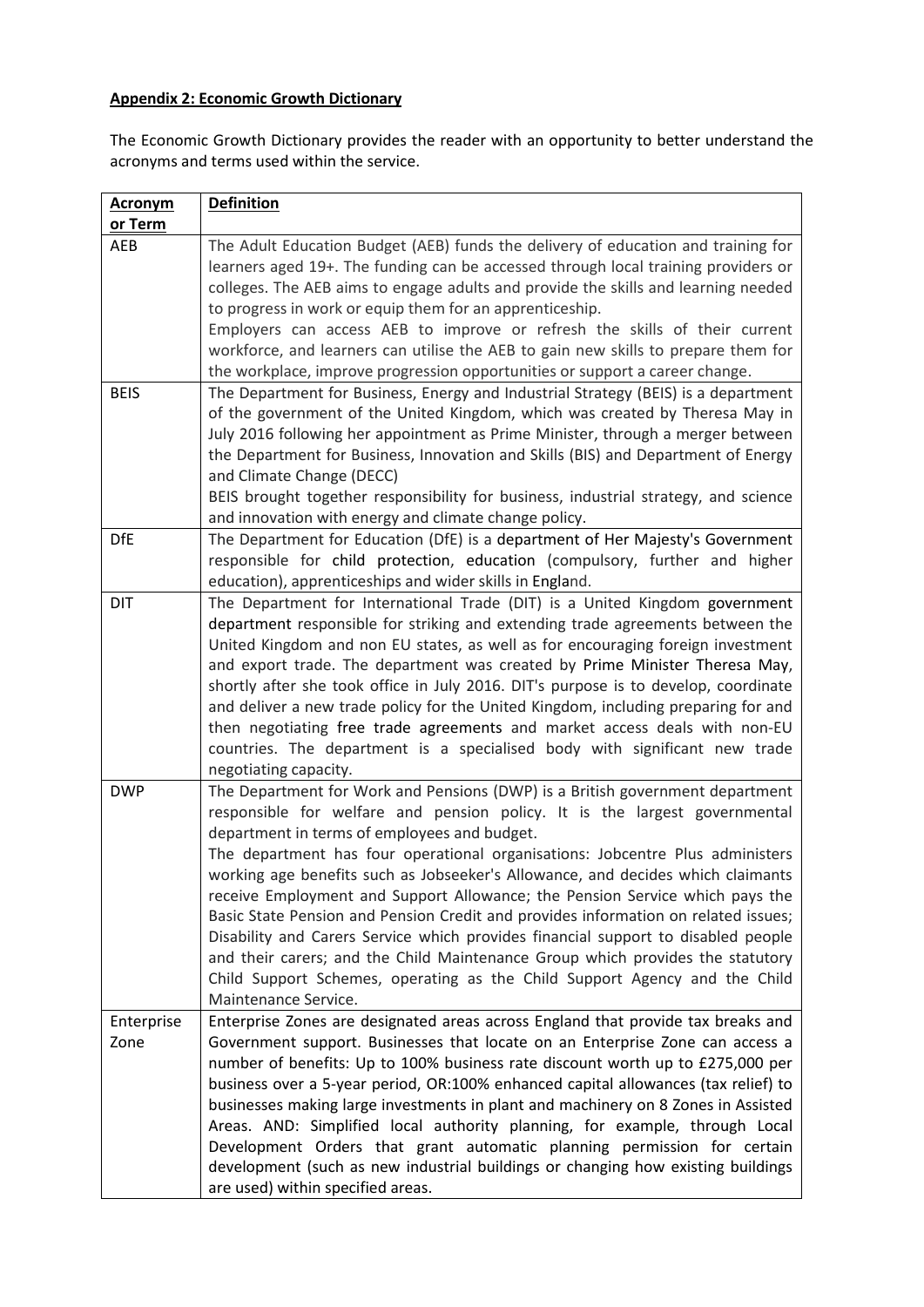| <b>ERDF</b> | The European Regional Development Fund (ERDF) is a fund allocated by the<br>European Union. Its purpose is to transfer money from richer regions (not<br>countries), and invest it in the infrastructure and services of underdeveloped<br>regions. This will allow those regions to start attracting private sector investments,<br>and create jobs on their own.                                                                                                                                                                                                                                                                                                                                                                                                                                                                                                                         |
|-------------|--------------------------------------------------------------------------------------------------------------------------------------------------------------------------------------------------------------------------------------------------------------------------------------------------------------------------------------------------------------------------------------------------------------------------------------------------------------------------------------------------------------------------------------------------------------------------------------------------------------------------------------------------------------------------------------------------------------------------------------------------------------------------------------------------------------------------------------------------------------------------------------------|
| <b>ESF</b>  | The European Social Fund (ESF) is the European's main financial instrument for<br>supporting employment in the member states of the EU as well as promoting<br>economic and social cohesion. ESF spending amounts to around 10% of the EU's<br>total budget.                                                                                                                                                                                                                                                                                                                                                                                                                                                                                                                                                                                                                               |
| <b>ESFA</b> | The Education and Skills Funding Agency (ESFA) is an executive agency of the<br>government, sponsored by the Department for Education.<br>The ESFA was formed in April 2017 following the merger of the Education Funding<br>Agency and the Skills Funding Agency. It brings together the existing responsibilities<br>of the Education Funding Agency (EFA) and Skills Funding Agency (SFA), creating a<br>single funding agency accountable for funding education and training for children,<br>young people and adults. Previously the EFA was responsible for distributing<br>funding for state education in England for 3-19 year olds, as well as managing the<br>estates of schools, and colleges; and the SFA was responsible for funding skills<br>training for further education in England and running the National Apprenticeship<br>Service and the National Careers Service. |
| <b>FDI</b>  | Foreign Direct Investment (FDI) is when a company owns another company in a<br>different country. FDI is different from when companies simply put their money into<br>assets in another country-what economists call portfolio investment. With FDI,<br>foreign companies are directly involved with day-to-day operations in the other<br>country. This means they aren't just bringing money with them, but also knowledge,<br>skills and technology.                                                                                                                                                                                                                                                                                                                                                                                                                                    |
| Freeport    | Freeports are secure customs zones located at ports where business can be carried<br>out inside a country's land border, but where different customs rules apply. They<br>can reduce administrative burdens and tariff controls, provide relief from duties<br>and import taxes, and ease tax and planning regulations.<br>Typically, goods brought into a freeport do not attract a requirement to pay duties<br>until they leave the Freeport and enter the domestic market - and no duty at all is<br>payable if they are re-exported. If raw materials are brought into a freeport from<br>overseas and processed into a final good before entering the domestic market, then<br>duties will be paid on the final good. Freeports may also offer simplifications to the<br>normal customs administrative processes on imported goods.                                                  |
| <b>GDP</b>  | Gross domestic product (GDP) is the sum (measured in pounds) of the value of<br>goods and services produced in the economy. But the measurement most people<br>focus on is the percentage change - the growth of the country's economy over a<br>period of time, typically a quarter (three months) or a year. It's been used since the<br>1940s. The most important percentage change is given in real terms - it strips out<br>the effect of rising prices or inflation. If the GDP measure is up on the previous<br>three months, the economy is growing. That generally means more wealth and<br>more new jobs. If it is negative, the economy is shrinking. And two consecutive<br>three-month periods of shrinking meets the most widely accepted definition of a<br>recession.                                                                                                      |
| <b>GVA</b>  | Gross value added (GVA) is an economic productivity metric that measures the<br>contribution of a corporate subsidiary, company or municipality to an economy,<br>producer, sector or region. Gross value added provides a value for the amount of<br>goods and services that have been produced in a country, minus the cost of all<br>inputs and raw materials that are directly attributable to that production. GVA thus<br>adjusts gross domestic product (GDP) by the impact of subsidies and taxes (tariffs)<br>on products.                                                                                                                                                                                                                                                                                                                                                        |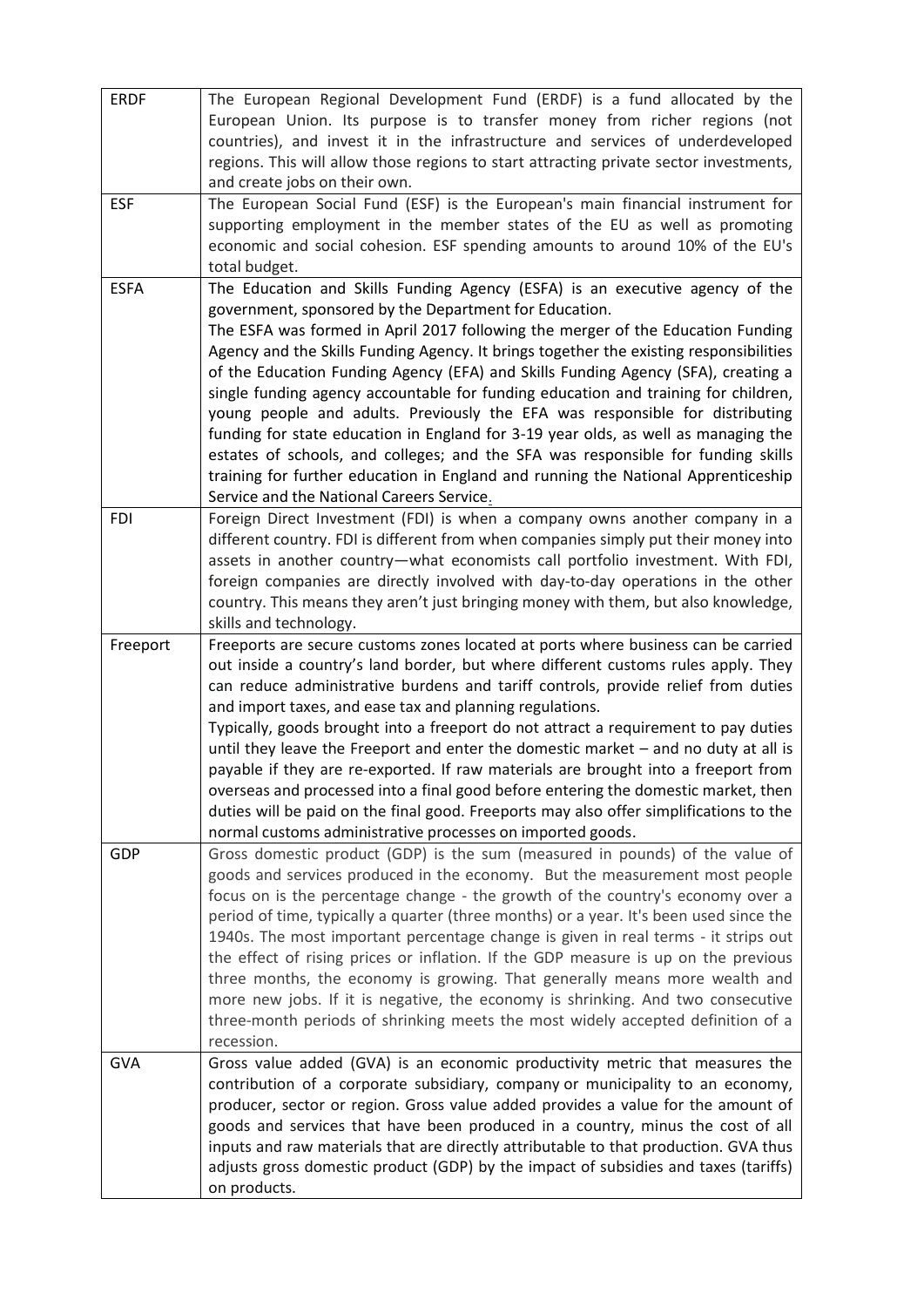| HE/FE        | Further education (FE) in the United Kingdom is education in addition to that                                                                                |
|--------------|--------------------------------------------------------------------------------------------------------------------------------------------------------------|
|              | received at secondary school, that is distinct from the higher education (HE) offered                                                                        |
|              | in universities and other academic institutions. Higher education (HE) is tertiary                                                                           |
|              | education leading to award of an academic degree.                                                                                                            |
| Homes        | Homes England is the non-departmental public body that funds new affordable                                                                                  |
| England      | housing in England                                                                                                                                           |
| <b>ITP</b>   | Private Training Providers, also known as Independent Learning Providers or                                                                                  |
|              | Independent Training Providers (ITPs), offer vocational courses and training to                                                                              |
|              | young people and adults. Unlike other FE institutions, private training providers are                                                                        |
|              | not managed by the state, yet a large part of their work is funded and controlled by                                                                         |
|              | Government bodies. For instance, Ofsted still conducts assessments in the same                                                                               |
|              | way it does for the rest of the FE sector. Private Training Providers consist of both                                                                        |
|              | profit and not for profit businesses, and some operate in the third sector. There are                                                                        |
|              | currently 1097 ITPs on the Governments register, meaning they account for the                                                                                |
|              | largest type of organisation in the FE sector.                                                                                                               |
| JV           | A joint venture is a business entity created by two or more parties, generally                                                                               |
|              | characterized by shared ownership, shared returns and risks, and shared<br>governance. Companies typically pursue joint ventures for one of four reasons: to |
|              | access a new market, particularly emerging markets; to gain scale efficiencies by                                                                            |
|              | combining assets and operations; to share risk for major investments or projects; or                                                                         |
|              | to access skills and capabilities.                                                                                                                           |
| LGF          | Local Growth Fund (LGF0, also referred to as the Growth Deal, the fund enables                                                                               |
|              | LEPs to invest in projects that benefit the local area and economy. The Government                                                                           |
|              | has awarded a total of £257.5m to the D2N2 are from 2015-2021 for capital                                                                                    |
|              | projects to support growth. Funding is approved by the D2N2 LEP investment Board                                                                             |
|              | $(IB)$ .                                                                                                                                                     |
| <b>LIS</b>   | Local Industrial Strategies (LIS), led by Mayoral Combined Authorities or Local                                                                              |
|              | Enterprise Partnerships, will promote the coordination of local economic policy and                                                                          |
|              | national funding streams and establish new ways of working between national and                                                                              |
|              | local government, and the public and private sectors.                                                                                                        |
| Local        | The Local Enterprise Partnership (LEP) for Nottinghamshire is D2N2. re voluntary                                                                             |
| Enterprise   | partnerships between local authorities & businesses, set up in 2011 by the                                                                                   |
| Partnership  | Department for Business Innovation & Skills to help determine local economic                                                                                 |
| (LEP)        | priorities and lead economic growth and job creation within the local area. They                                                                             |
|              | carry out some of the functions previously carried out by the Regional Development                                                                           |
|              | Agencies which were abolished in March 2012.                                                                                                                 |
| <b>MHCLG</b> | The Ministry of Housing, Communities and Local Government (MHCLG) is the UK                                                                                  |
|              | Government department for housing, communities and local government in                                                                                       |
|              | England. It was established in May 2006 and is the successor to the Office of the                                                                            |
|              | Deputy Prime Minister, established in 2001.                                                                                                                  |
| <b>NEET</b>  | NEET is an acronym that stands for "Not in Education, Employment, or Training". It                                                                           |
|              | refers to a person who is unemployed, not receiving an education or in vocational                                                                            |
|              | training. In the United Kingdom, the classification comprises people aged between<br>16 and 24.                                                              |
| R&D          | Research and development (R&D, R+D), known in Europe as research and                                                                                         |
|              | technological development (RTD), refers to innovative activities undertaken by                                                                               |
|              | corporations or governments in developing new services or products, or improving                                                                             |
|              | existing ones. Research and development constitutes the first stage of development                                                                           |
|              | of a potential new service or the production process.                                                                                                        |
| Recession    | In normal times, a country's economy grows. Its citizens, on average, become                                                                                 |
|              | slightly richer as the value of the goods and services it produces - its Gross Domestic                                                                      |
|              |                                                                                                                                                              |
|              | Product (GDP) - increases.                                                                                                                                   |